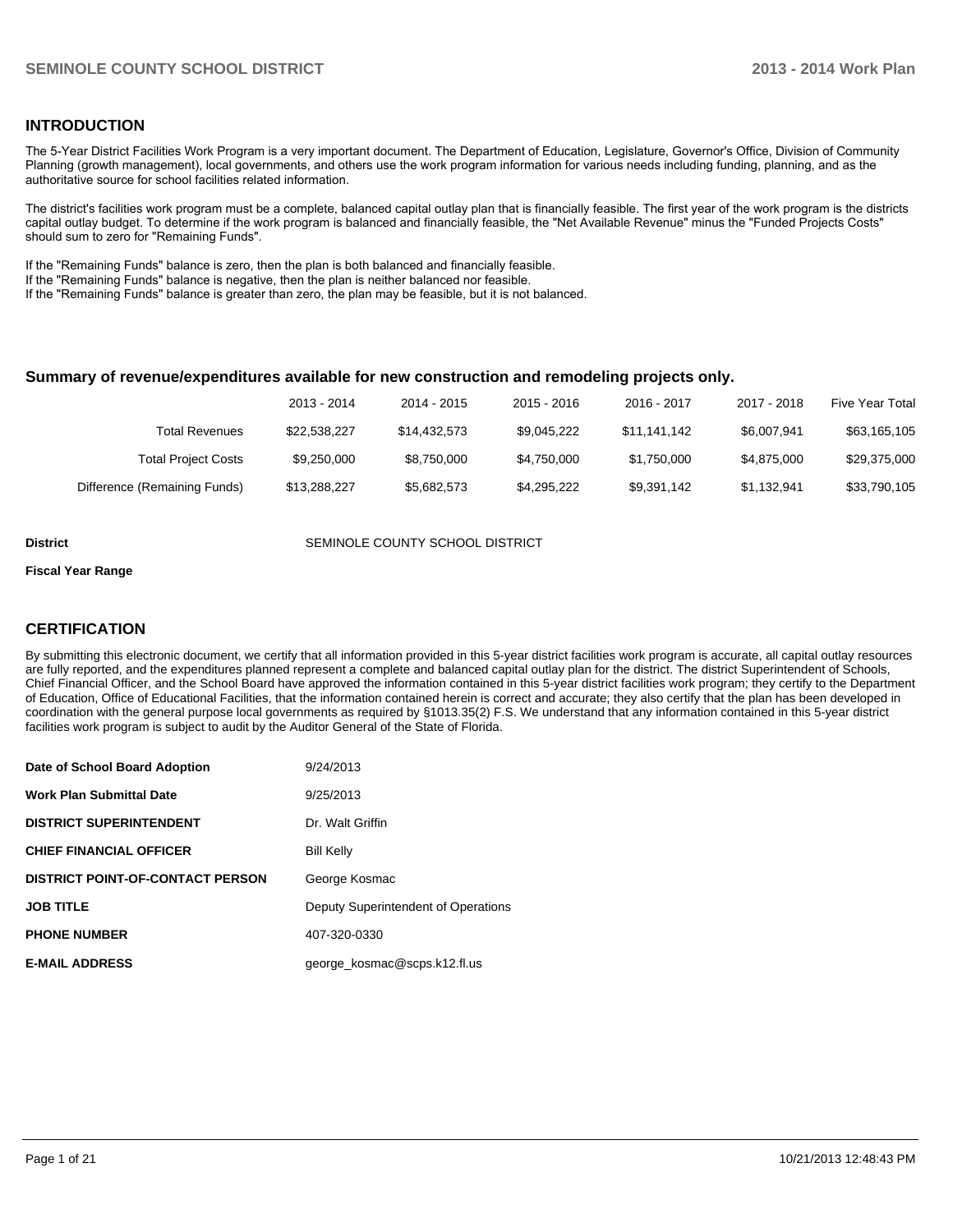# **Expenditures**

### **Expenditure for Maintenance, Repair and Renovation from 1.50-Mills and PECO**

Annually, prior to the adoption of the district school budget, each school board must prepare a tentative district facilities work program that includes a schedule of major repair and renovation projects necessary to maintain the educational and ancillary facilities of the district.

| Item                      |                                                                                                                                                                                                                                                                                                                                                                                                                                                                                                                                                                                                                                                                                                                                                                                                                                                                                                                                                                                                                                                                                                                                                                                                                                                                                                                                                                                                                                                                                                                                                                                                                                                                                                                                                                                                                                                                          | 2013 - 2014<br><b>Actual Budget</b> | 2014 - 2015<br>Projected | $2015 - 2016$<br>Projected | 2016 - 2017<br>Projected | 2017 - 2018<br>Projected | Total       |
|---------------------------|--------------------------------------------------------------------------------------------------------------------------------------------------------------------------------------------------------------------------------------------------------------------------------------------------------------------------------------------------------------------------------------------------------------------------------------------------------------------------------------------------------------------------------------------------------------------------------------------------------------------------------------------------------------------------------------------------------------------------------------------------------------------------------------------------------------------------------------------------------------------------------------------------------------------------------------------------------------------------------------------------------------------------------------------------------------------------------------------------------------------------------------------------------------------------------------------------------------------------------------------------------------------------------------------------------------------------------------------------------------------------------------------------------------------------------------------------------------------------------------------------------------------------------------------------------------------------------------------------------------------------------------------------------------------------------------------------------------------------------------------------------------------------------------------------------------------------------------------------------------------------|-------------------------------------|--------------------------|----------------------------|--------------------------|--------------------------|-------------|
| <b>HVAC</b>               |                                                                                                                                                                                                                                                                                                                                                                                                                                                                                                                                                                                                                                                                                                                                                                                                                                                                                                                                                                                                                                                                                                                                                                                                                                                                                                                                                                                                                                                                                                                                                                                                                                                                                                                                                                                                                                                                          | \$1,000,000                         | \$1,000,000              | \$1,000,000                | \$1,000,000              | \$1,000,000              | \$5,000,000 |
| Locations:                | ALTAMONTE ELEMENTARY, BEAR LAKE ELEMENTARY, CHILES MIDDLE SCHOOL, EASTBROOK ELEMENTARY, ENGLISH ESTATES<br>ELEMENTARY, HEATHROW ELEMENTARY, IDYLLWILDE ELEMENTARY, INDIAN TRAILS MIDDLE, KEETH ELEMENTARY, LAWTON<br>ELEMENTARY, MILLENNIUM MIDDLE, MILWEE MIDDLE, PARTIN ELEMENTARY, RAINBOW ELEMENTARY, ROCK LAKE MIDDLE,<br>STENSTROM ELEMENTARY, WALKER ELEMENTARY SCHOOL, WILSON ELEMENTARY, WINTER SPRINGS SENIOR HIGH                                                                                                                                                                                                                                                                                                                                                                                                                                                                                                                                                                                                                                                                                                                                                                                                                                                                                                                                                                                                                                                                                                                                                                                                                                                                                                                                                                                                                                             |                                     |                          |                            |                          |                          |             |
| Flooring                  |                                                                                                                                                                                                                                                                                                                                                                                                                                                                                                                                                                                                                                                                                                                                                                                                                                                                                                                                                                                                                                                                                                                                                                                                                                                                                                                                                                                                                                                                                                                                                                                                                                                                                                                                                                                                                                                                          | \$150,000                           | \$150,000                | \$150,000                  | \$150,000                | \$150,000                | \$750,000   |
|                           | Locations: BEAR LAKE ELEMENTARY, CARILLON ELEMENTARY, CASSELBERRY ELEMENTARY, GENEVA ELEMENTARY, GREENWOOD LAKES<br>MIDDLE, IDYLLWILDE ELEMENTARY, LAKE ORIENTA ELEMENTARY, LYMAN SENIOR HIGH, TRANSPORTATION                                                                                                                                                                                                                                                                                                                                                                                                                                                                                                                                                                                                                                                                                                                                                                                                                                                                                                                                                                                                                                                                                                                                                                                                                                                                                                                                                                                                                                                                                                                                                                                                                                                            |                                     |                          |                            |                          |                          |             |
| Roofing                   |                                                                                                                                                                                                                                                                                                                                                                                                                                                                                                                                                                                                                                                                                                                                                                                                                                                                                                                                                                                                                                                                                                                                                                                                                                                                                                                                                                                                                                                                                                                                                                                                                                                                                                                                                                                                                                                                          | \$50,000                            | \$50.000                 | \$50,000                   | \$50,000                 | \$50,000                 | \$250,000   |
| Locations:                | ALTAMONTE ELEMENTARY, BEAR LAKE ELEMENTARY, BENTLEY ELEMENTARY, CARILLON ELEMENTARY, CASSELBERRY<br>ELEMENTARY, CHILES MIDDLE SCHOOL, CROOMS ACADEMY OF INFORMATION TECHNOLOGY, CRYSTAL LAKE ELEMENTARY,<br>EASTBROOK ELEMENTARY, EDUCATIONAL SUPPORT CENTER ANNEX, ENDEAVOR SCHOOL, ENGLISH ESTATES ELEMENTARY,<br>ENVIRONMENTAL STUDIES CENTER, EVANS ELEMENTARY, FOREST CITY ELEMENTARY, GENEVA ELEMENTARY, GOLDSBORO<br>ELEMENTARY, GREENWOOD LAKES MIDDLE, HAGERTY HIGH SCHOOL, HAMILTON ELEMENTARY, HEATHROW ELEMENTARY,<br>HIGHLANDS ELEMENTARY, HOPPER EXCEPTIONAL STUDENT EDUCATION CENTER, IDYLLWILDE ELEMENTARY, INDIAN TRAILS<br>MIDDLE, JACKSON HEIGHTS MIDDLE, JOURNEYS ACADEMY, KEETH ELEMENTARY, LAKE BRANTLEY SENIOR HIGH, LAKE<br>BRANTLEY SOUTH. LAKE HOWELL SENIOR HIGH. LAKE MARY ELEMENTARY. LAKE MARY SENIOR HIGH. LAKE ORIENTA<br>ELEMENTARY, LAWTON ELEMENTARY, LAYER ELEMENTARY SCHOOL, LONGWOOD ELEMENTARY, LYMAN SENIOR HIGH.<br>MAINTENANCE/FACILITIES SERVICES. MARKHAM WOODS MIDDLE. MELLONVILLE ANNEX. MIDWAY ELEMENTARY (NEW). MIDWAY<br>ELEMENTARY (OLD), MIDWAY SAFE HARBOR, MIDWAY TRANSPORTATION SERVICES COMPLEX, MILLENNIUM MIDDLE, MILWEE<br>MIDDLE, OVIEDO SENIOR HIGH, PARTIN ELEMENTARY, PINE CREST ELEMENTARY, RAINBOW ELEMENTARY, RED BUG<br>ELEMENTARY, RINEHART ROAD ANNEX, ROCK LAKE MIDDLE, ROSENWALD EXCEPTIONAL STUDENT EDUCATION CENTER (OLD),<br>SABAL POINT ELEMENTARY, SANFORD MIDDLE, SEMINOLE ADMINISTRATIVE OFFICES, SEMINOLE SENIOR HIGH, SOUTH<br>SEMINOLE MIDDLE, SPRING LAKE ELEMENTARY, STENSTROM ELEMENTARY, STERLING PARK ELEMENTARY, STUDENT MUSEUM,<br>TEAGUE MIDDLE, TECHNOLOGY PARK ANNEX, TRANSPORTATION, TUSKAWILLA MIDDLE, WALKER ELEMENTARY SCHOOL,<br>WEKIVA ELEMENTARY, WICKLOW ELEMENTARY, WILSON ELEMENTARY, WINTER SPRINGS ELEMENTARY, WINTER SPRINGS<br>SENIOR HIGH, WOODLANDS ELEMENTARY |                                     |                          |                            |                          |                          |             |
| Safety to Life            |                                                                                                                                                                                                                                                                                                                                                                                                                                                                                                                                                                                                                                                                                                                                                                                                                                                                                                                                                                                                                                                                                                                                                                                                                                                                                                                                                                                                                                                                                                                                                                                                                                                                                                                                                                                                                                                                          | \$750,000                           | \$0                      | \$0                        | \$0                      | \$0                      | \$750,000   |
|                           | Locations: SEMINOLE SENIOR HIGH                                                                                                                                                                                                                                                                                                                                                                                                                                                                                                                                                                                                                                                                                                                                                                                                                                                                                                                                                                                                                                                                                                                                                                                                                                                                                                                                                                                                                                                                                                                                                                                                                                                                                                                                                                                                                                          |                                     |                          |                            |                          |                          |             |
| Fencing                   |                                                                                                                                                                                                                                                                                                                                                                                                                                                                                                                                                                                                                                                                                                                                                                                                                                                                                                                                                                                                                                                                                                                                                                                                                                                                                                                                                                                                                                                                                                                                                                                                                                                                                                                                                                                                                                                                          | \$0                                 | \$0                      | \$0                        | \$0                      | \$0                      | \$0         |
|                           | Locations: No Locations for this expenditure.                                                                                                                                                                                                                                                                                                                                                                                                                                                                                                                                                                                                                                                                                                                                                                                                                                                                                                                                                                                                                                                                                                                                                                                                                                                                                                                                                                                                                                                                                                                                                                                                                                                                                                                                                                                                                            |                                     |                          |                            |                          |                          |             |
| Parking                   |                                                                                                                                                                                                                                                                                                                                                                                                                                                                                                                                                                                                                                                                                                                                                                                                                                                                                                                                                                                                                                                                                                                                                                                                                                                                                                                                                                                                                                                                                                                                                                                                                                                                                                                                                                                                                                                                          | \$50,000                            | \$50,000                 | \$50,000                   | \$50,000                 | \$50,000                 | \$250,000   |
|                           | Locations: BEAR LAKE ELEMENTARY, BENTLEY ELEMENTARY, CASSELBERRY ELEMENTARY, ENGLISH ESTATES ELEMENTARY, HAMILTON<br>ELEMENTARY, LAKE HOWELL SENIOR HIGH, LAYER ELEMENTARY SCHOOL, LYMAN SENIOR HIGH, MAINTENANCE/FACILITIES<br>SERVICES, MARKHAM WOODS MIDDLE, PARTIN ELEMENTARY, ROCK LAKE MIDDLE, SPRING LAKE ELEMENTARY, STENSTROM<br>ELEMENTARY, STERLING PARK ELEMENTARY, TRANSPORTATION, WILSON ELEMENTARY                                                                                                                                                                                                                                                                                                                                                                                                                                                                                                                                                                                                                                                                                                                                                                                                                                                                                                                                                                                                                                                                                                                                                                                                                                                                                                                                                                                                                                                        |                                     |                          |                            |                          |                          |             |
| Electrical                |                                                                                                                                                                                                                                                                                                                                                                                                                                                                                                                                                                                                                                                                                                                                                                                                                                                                                                                                                                                                                                                                                                                                                                                                                                                                                                                                                                                                                                                                                                                                                                                                                                                                                                                                                                                                                                                                          | \$0                                 | \$0                      | \$0                        | \$0]                     | \$0                      | \$0         |
|                           | Locations: No Locations for this expenditure.                                                                                                                                                                                                                                                                                                                                                                                                                                                                                                                                                                                                                                                                                                                                                                                                                                                                                                                                                                                                                                                                                                                                                                                                                                                                                                                                                                                                                                                                                                                                                                                                                                                                                                                                                                                                                            |                                     |                          |                            |                          |                          |             |
| Fire Alarm                |                                                                                                                                                                                                                                                                                                                                                                                                                                                                                                                                                                                                                                                                                                                                                                                                                                                                                                                                                                                                                                                                                                                                                                                                                                                                                                                                                                                                                                                                                                                                                                                                                                                                                                                                                                                                                                                                          | \$0                                 | \$0                      | \$0                        | \$0]                     | \$0                      | \$0         |
|                           | Locations: No Locations for this expenditure.                                                                                                                                                                                                                                                                                                                                                                                                                                                                                                                                                                                                                                                                                                                                                                                                                                                                                                                                                                                                                                                                                                                                                                                                                                                                                                                                                                                                                                                                                                                                                                                                                                                                                                                                                                                                                            |                                     |                          |                            |                          |                          |             |
| Telephone/Intercom System |                                                                                                                                                                                                                                                                                                                                                                                                                                                                                                                                                                                                                                                                                                                                                                                                                                                                                                                                                                                                                                                                                                                                                                                                                                                                                                                                                                                                                                                                                                                                                                                                                                                                                                                                                                                                                                                                          | \$100,000                           | \$100,000                | \$100,000                  | \$100,000                | \$100,000                | \$500,000   |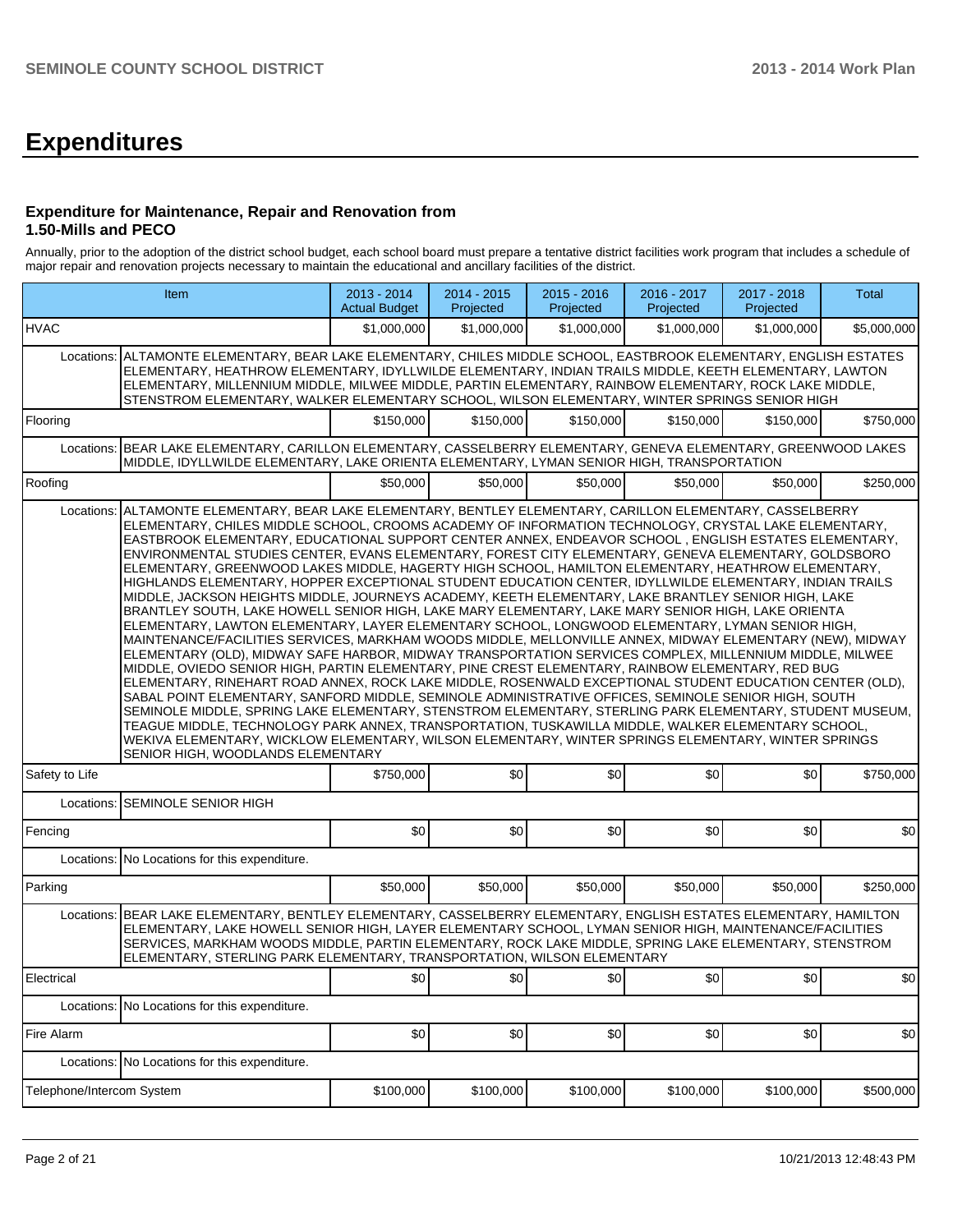| Locations:                                                                                                                                                                                                                                                                                                                                                                                                                                                                                                                                                                                                                                                                                                                                                                                                                                                                                                                                                                                                                                                                                                                                                                                                                                                                                                                                                                                                                                                                                                                                                                                                                                                                                                                                                                                                                                                                          | ALTAMONTE ELEMENTARY. BEAR LAKE ELEMENTARY. BENTLEY ELEMENTARY. CARILLON ELEMENTARY. CASSELBERRY<br>ELEMENTARY, CHILES MIDDLE SCHOOL, CROOMS ACADEMY OF INFORMATION TECHNOLOGY, CRYSTAL LAKE ELEMENTARY,<br>EASTBROOK ELEMENTARY, EDUCATIONAL SUPPORT CENTER ANNEX, ENDEAVOR SCHOOL, ENGLISH ESTATES ELEMENTARY,<br>ENVIRONMENTAL STUDIES CENTER, EVANS ELEMENTARY, FOREST CITY ELEMENTARY, GENEVA ELEMENTARY, GOLDSBORO<br>ELEMENTARY, GREENWOOD LAKES MIDDLE, HAGERTY HIGH SCHOOL, HAMILTON ELEMENTARY, HEATHROW ELEMENTARY,<br>HIGHLANDS ELEMENTARY, HOPPER EXCEPTIONAL STUDENT EDUCATION CENTER, IDYLLWILDE ELEMENTARY, INDIAN TRAILS<br>MIDDLE, JACKSON HEIGHTS MIDDLE, JOURNEYS ACADEMY, KEETH ELEMENTARY, LAKE BRANTLEY SENIOR HIGH, LAKE<br>BRANTLEY SOUTH, LAKE HOWELL SENIOR HIGH, LAKE MARY ELEMENTARY, LAKE MARY SENIOR HIGH, LAKE ORIENTA<br>ELEMENTARY, LAWTON ELEMENTARY, LAYER ELEMENTARY SCHOOL, LONGWOOD ELEMENTARY, LYMAN SENIOR HIGH,<br>MAINTENANCE/FACILITIES SERVICES, MARKHAM WOODS MIDDLE, MELLONVILLE ANNEX, MIDWAY ELEMENTARY (NEW), MIDWAY<br>ELEMENTARY (OLD), MIDWAY SAFE HARBOR, MIDWAY TRANSPORTATION SERVICES COMPLEX, MILLENNIUM MIDDLE, MILWEE<br>MIDDLE, OVIEDO SENIOR HIGH, PARTIN ELEMENTARY, PINE CREST ELEMENTARY, RAINBOW ELEMENTARY, RED BUG<br>ELEMENTARY, RINEHART ROAD ANNEX, ROCK LAKE MIDDLE, ROSENWALD EXCEPTIONAL STUDENT EDUCATION CENTER (OLD),<br>SABAL POINT ELEMENTARY, SANFORD MIDDLE, SEMINOLE ADMINISTRATIVE OFFICES, SEMINOLE SENIOR HIGH, SOUTH<br>SEMINOLE MIDDLE, SPRING LAKE ELEMENTARY, STENSTROM ELEMENTARY, STERLING PARK ELEMENTARY, STUDENT MUSEUM,<br>TEAGUE MIDDLE. TECHNOLOGY PARK ANNEX. TRANSPORTATION. TUSKAWILLA MIDDLE. WALKER ELEMENTARY SCHOOL.<br>WEKIVA ELEMENTARY, WICKLOW ELEMENTARY, WILSON ELEMENTARY, WINTER SPRINGS ELEMENTARY, WINTER SPRINGS<br>SENIOR HIGH, WOODLANDS ELEMENTARY |              |              |              |              |              |  |  |  |  |
|-------------------------------------------------------------------------------------------------------------------------------------------------------------------------------------------------------------------------------------------------------------------------------------------------------------------------------------------------------------------------------------------------------------------------------------------------------------------------------------------------------------------------------------------------------------------------------------------------------------------------------------------------------------------------------------------------------------------------------------------------------------------------------------------------------------------------------------------------------------------------------------------------------------------------------------------------------------------------------------------------------------------------------------------------------------------------------------------------------------------------------------------------------------------------------------------------------------------------------------------------------------------------------------------------------------------------------------------------------------------------------------------------------------------------------------------------------------------------------------------------------------------------------------------------------------------------------------------------------------------------------------------------------------------------------------------------------------------------------------------------------------------------------------------------------------------------------------------------------------------------------------|--------------------------------------------------------------------------------------------------------------------------------------------------------------------------------------------------------------------------------------------------------------------------------------------------------------------------------------------------------------------------------------------------------------------------------------------------------------------------------------------------------------------------------------------------------------------------------------------------------------------------------------------------------------------------------------------------------------------------------------------------------------------------------------------------------------------------------------------------------------------------------------------------------------------------------------------------------------------------------------------------------------------------------------------------------------------------------------------------------------------------------------------------------------------------------------------------------------------------------------------------------------------------------------------------------------------------------------------------------------------------------------------------------------------------------------------------------------------------------------------------------------------------------------------------------------------------------------------------------------------------------------------------------------------------------------------------------------------------------------------------------------------------------------------------------------------------------------------------------------------------|--------------|--------------|--------------|--------------|--------------|--|--|--|--|
| <b>Closed Circuit Television</b>                                                                                                                                                                                                                                                                                                                                                                                                                                                                                                                                                                                                                                                                                                                                                                                                                                                                                                                                                                                                                                                                                                                                                                                                                                                                                                                                                                                                                                                                                                                                                                                                                                                                                                                                                                                                                                                    | \$0                                                                                                                                                                                                                                                                                                                                                                                                                                                                                                                                                                                                                                                                                                                                                                                                                                                                                                                                                                                                                                                                                                                                                                                                                                                                                                                                                                                                                                                                                                                                                                                                                                                                                                                                                                                                                                                                      | \$0          | \$0          | \$0          | \$0          | \$0          |  |  |  |  |
| Locations: No Locations for this expenditure.                                                                                                                                                                                                                                                                                                                                                                                                                                                                                                                                                                                                                                                                                                                                                                                                                                                                                                                                                                                                                                                                                                                                                                                                                                                                                                                                                                                                                                                                                                                                                                                                                                                                                                                                                                                                                                       |                                                                                                                                                                                                                                                                                                                                                                                                                                                                                                                                                                                                                                                                                                                                                                                                                                                                                                                                                                                                                                                                                                                                                                                                                                                                                                                                                                                                                                                                                                                                                                                                                                                                                                                                                                                                                                                                          |              |              |              |              |              |  |  |  |  |
| Paint                                                                                                                                                                                                                                                                                                                                                                                                                                                                                                                                                                                                                                                                                                                                                                                                                                                                                                                                                                                                                                                                                                                                                                                                                                                                                                                                                                                                                                                                                                                                                                                                                                                                                                                                                                                                                                                                               | \$300,000                                                                                                                                                                                                                                                                                                                                                                                                                                                                                                                                                                                                                                                                                                                                                                                                                                                                                                                                                                                                                                                                                                                                                                                                                                                                                                                                                                                                                                                                                                                                                                                                                                                                                                                                                                                                                                                                | \$300.000    | \$300,000    | \$300,000    | \$300,000    | \$1.500.000  |  |  |  |  |
| CARILLON ELEMENTARY, CASSELBERRY ELEMENTARY, EVANS ELEMENTARY, GENEVA ELEMENTARY, HOPPER EXCEPTIONAL<br>Locations:<br>STUDENT EDUCATION CENTER, KEETH ELEMENTARY, LAKE BRANTLEY SENIOR HIGH, LAKE HOWELL SENIOR HIGH, LAKE MARY<br>ELEMENTARY, LONGWOOD ELEMENTARY, MILLENNIUM MIDDLE, SOUTH SEMINOLE MIDDLE, TEAGUE MIDDLE, WICKLOW<br>ELEMENTARY, WILSON ELEMENTARY, WOODLANDS ELEMENTARY                                                                                                                                                                                                                                                                                                                                                                                                                                                                                                                                                                                                                                                                                                                                                                                                                                                                                                                                                                                                                                                                                                                                                                                                                                                                                                                                                                                                                                                                                         |                                                                                                                                                                                                                                                                                                                                                                                                                                                                                                                                                                                                                                                                                                                                                                                                                                                                                                                                                                                                                                                                                                                                                                                                                                                                                                                                                                                                                                                                                                                                                                                                                                                                                                                                                                                                                                                                          |              |              |              |              |              |  |  |  |  |
| Maintenance/Repair                                                                                                                                                                                                                                                                                                                                                                                                                                                                                                                                                                                                                                                                                                                                                                                                                                                                                                                                                                                                                                                                                                                                                                                                                                                                                                                                                                                                                                                                                                                                                                                                                                                                                                                                                                                                                                                                  | \$9,241,000                                                                                                                                                                                                                                                                                                                                                                                                                                                                                                                                                                                                                                                                                                                                                                                                                                                                                                                                                                                                                                                                                                                                                                                                                                                                                                                                                                                                                                                                                                                                                                                                                                                                                                                                                                                                                                                              | \$9,241,000  | \$9,241,000  | \$9,241,000  | \$9,241,000  | \$46,205,000 |  |  |  |  |
| Locations: ALTAMONTE ELEMENTARY, BEAR LAKE ELEMENTARY, BENTLEY ELEMENTARY, CARILLON ELEMENTARY, CASSELBERRY<br>ELEMENTARY, CHILES MIDDLE SCHOOL, CROOMS ACADEMY OF INFORMATION TECHNOLOGY, CRYSTAL LAKE ELEMENTARY,<br>EASTBROOK ELEMENTARY, EDUCATIONAL SUPPORT CENTER ANNEX, ENDEAVOR SCHOOL, ENGLISH ESTATES ELEMENTARY,<br>ENVIRONMENTAL STUDIES CENTER. EVANS ELEMENTARY. FOREST CITY ELEMENTARY. GENEVA ELEMENTARY. GOLDSBORO<br>ELEMENTARY, GREENWOOD LAKES MIDDLE, HAGERTY HIGH SCHOOL, HAMILTON ELEMENTARY, HEATHROW ELEMENTARY,<br>HIGHLANDS ELEMENTARY. HOPPER EXCEPTIONAL STUDENT EDUCATION CENTER. IDYLLWILDE ELEMENTARY. INDIAN TRAILS<br>MIDDLE, JACKSON HEIGHTS MIDDLE, JOURNEYS ACADEMY, KEETH ELEMENTARY, LAKE BRANTLEY SENIOR HIGH, LAKE<br>BRANTLEY SOUTH, LAKE HOWELL SENIOR HIGH, LAKE MARY ELEMENTARY, LAKE MARY SENIOR HIGH, LAKE ORIENTA<br>ELEMENTARY, LAWTON ELEMENTARY, LAYER ELEMENTARY SCHOOL, LONGWOOD ELEMENTARY, LYMAN SENIOR HIGH,<br>MAINTENANCE/FACILITIES SERVICES, MARKHAM WOODS MIDDLE, MELLONVILLE ANNEX, MIDWAY ELEMENTARY (NEW), MIDWAY<br>ELEMENTARY (OLD), MIDWAY SAFE HARBOR, MIDWAY TRANSPORTATION SERVICES COMPLEX, MILLENNIUM MIDDLE, MILWEE<br>MIDDLE, OVIEDO SENIOR HIGH, PARTIN ELEMENTARY, PINE CREST ELEMENTARY, RAINBOW ELEMENTARY, RED BUG<br>ELEMENTARY, RINEHART ROAD ANNEX, ROCK LAKE MIDDLE, ROSENWALD EXCEPTIONAL STUDENT EDUCATION CENTER (OLD),<br>SABAL POINT ELEMENTARY, SANFORD MIDDLE, SEMINOLE ADMINISTRATIVE OFFICES, SEMINOLE SENIOR HIGH, SOUTH<br>SEMINOLE MIDDLE, SPRING LAKE ELEMENTARY, STENSTROM ELEMENTARY, STERLING PARK ELEMENTARY, STUDENT MUSEUM,<br>TEAGUE MIDDLE, TECHNOLOGY PARK ANNEX, TRANSPORTATION, TUSKAWILLA MIDDLE, WALKER ELEMENTARY SCHOOL,<br>WEKIVA ELEMENTARY, WICKLOW ELEMENTARY, WILSON ELEMENTARY, WINTER SPRINGS ELEMENTARY, WINTER SPRINGS<br>SENIOR HIGH, WOODLANDS ELEMENTARY |                                                                                                                                                                                                                                                                                                                                                                                                                                                                                                                                                                                                                                                                                                                                                                                                                                                                                                                                                                                                                                                                                                                                                                                                                                                                                                                                                                                                                                                                                                                                                                                                                                                                                                                                                                                                                                                                          |              |              |              |              |              |  |  |  |  |
| <b>Sub Total:</b>                                                                                                                                                                                                                                                                                                                                                                                                                                                                                                                                                                                                                                                                                                                                                                                                                                                                                                                                                                                                                                                                                                                                                                                                                                                                                                                                                                                                                                                                                                                                                                                                                                                                                                                                                                                                                                                                   | \$11,641,000                                                                                                                                                                                                                                                                                                                                                                                                                                                                                                                                                                                                                                                                                                                                                                                                                                                                                                                                                                                                                                                                                                                                                                                                                                                                                                                                                                                                                                                                                                                                                                                                                                                                                                                                                                                                                                                             | \$10,891,000 | \$10,891,000 | \$10,891,000 | \$10,891,000 | \$55,205,000 |  |  |  |  |

| <b>IPECO Maintenance Expenditures</b> | ሖ<br>υŒ      | $\sim$<br>.DU | ሶሳ<br>JU     | \$O          | ሶሳ<br>υU     | \$0          |
|---------------------------------------|--------------|---------------|--------------|--------------|--------------|--------------|
| 1.50 Mill Sub Total: I                | \$11,641,000 | \$10.891.000  | \$10,891,000 | \$10,891,000 | \$10,891,000 | \$55,205,000 |

No items have been specified.

| 1.641.000<br>\$10,891,000<br>Total:<br>24 A<br>- 12 L | 1.000<br>\$10.891 | \$10.891.0001 | \$10,891,000 | \$55,205,000 |
|-------------------------------------------------------|-------------------|---------------|--------------|--------------|
|-------------------------------------------------------|-------------------|---------------|--------------|--------------|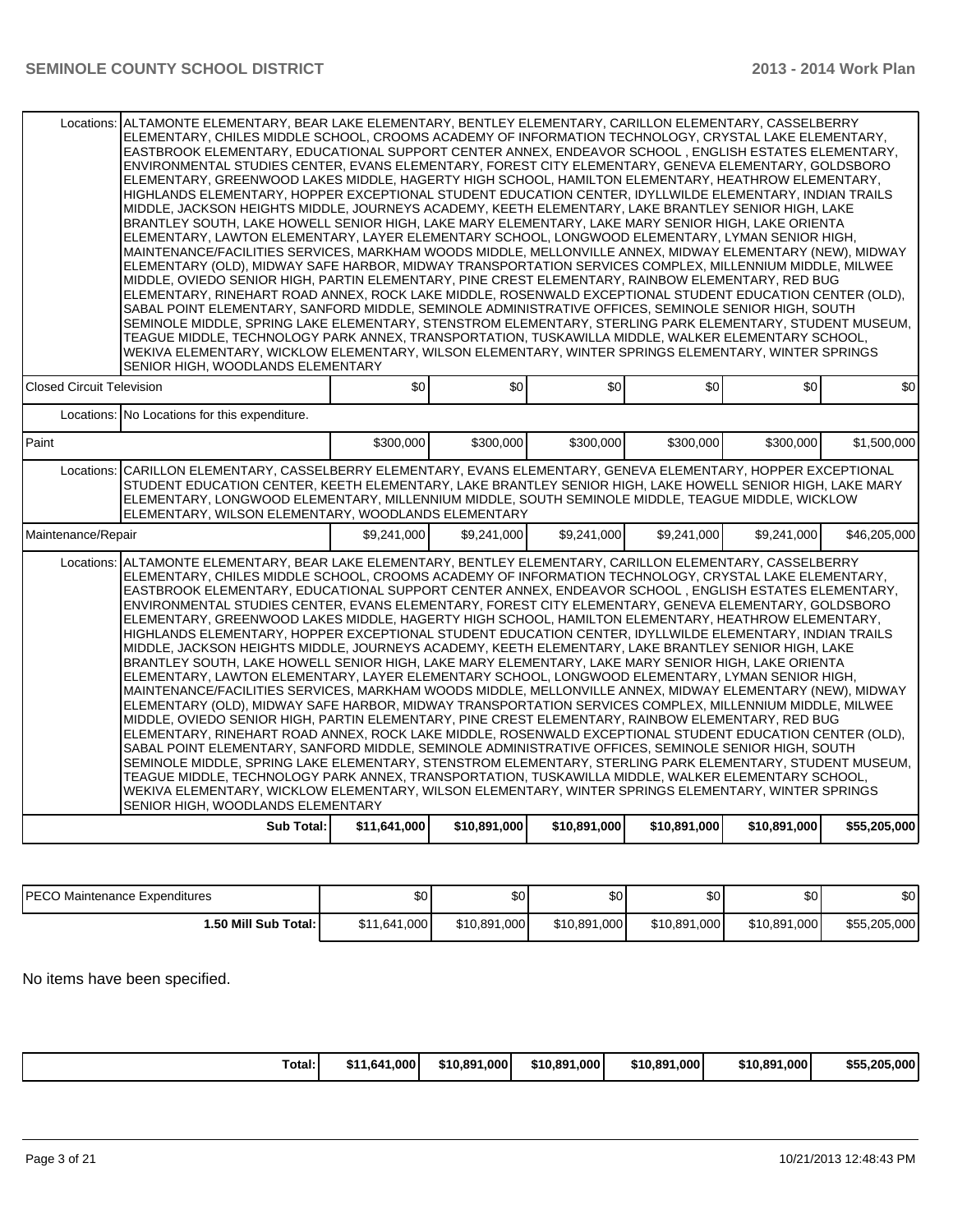### **Local 1.50 Mill Expenditure For Maintenance, Repair and Renovation**

Anticipated expenditures expected from local funding sources over the years covered by the current work plan.

| Item                                                         | 2013 - 2014<br><b>Actual Budget</b> | 2014 - 2015<br>Projected | 2015 - 2016<br>Projected | 2016 - 2017<br>Projected | 2017 - 2018<br>Projected | <b>Total</b>  |
|--------------------------------------------------------------|-------------------------------------|--------------------------|--------------------------|--------------------------|--------------------------|---------------|
| Remaining Maint and Repair from 1.5 Mills                    | \$11,641,000                        | \$10,891,000             | \$10,891,000             | \$10,891,000             | \$10,891,000             | \$55,205,000  |
| Maintenance/Repair Salaries                                  | \$0                                 | \$0                      | \$0                      | \$0                      | \$0                      | \$0           |
| <b>School Bus Purchases</b>                                  | \$2,754,000                         | \$2,000,000              | \$2,000,000              | \$2,000,000              | \$3,500,000              | \$12,254,000  |
| Other Vehicle Purchases                                      | \$114,000                           | \$0                      | \$0                      | \$100,000                | \$0                      | \$214,000     |
| Capital Outlay Equipment                                     | \$1,329,800                         | \$1,100,000              | \$1,075,000              | \$1,050,000              | \$1,050,000              | \$5,604,800   |
| Rent/Lease Payments                                          | \$0                                 | \$0                      | \$0                      | \$0                      | \$0                      | \$0           |
| <b>COP Debt Service</b>                                      | \$22,055,000                        | \$22,464,000             | \$22,473,000             | \$22,449,000             | \$22,476,000             | \$111,917,000 |
| Rent/Lease Relocatables                                      | \$145,200                           | \$69,000                 | \$69,000                 | \$69,000                 | \$99,000                 | \$451,200     |
| <b>Environmental Problems</b>                                | \$0                                 | \$0                      | \$0                      | \$0                      | \$0                      | \$0           |
| s.1011.14 Debt Service                                       | \$0                                 | \$0                      | \$0                      | \$0                      | \$0                      | \$0           |
| Special Facilities Construction Account                      | \$0                                 | \$0                      | \$0                      | \$0                      | \$0                      | \$0           |
| Premiums for Property Casualty Insurance - 1011.71<br>(4a,b) | \$2,200,000                         | \$2,200,000              | \$2,200,000              | \$2,200,000              | \$2,200,000              | \$11,000,000  |
| Qualified School Construction Bonds (QSCB)                   | \$0                                 | \$0                      | \$0                      | \$0                      | \$0                      | \$0           |
| Qualified Zone Academy Bonds (QZAB)                          | \$0                                 | \$0                      | \$0                      | \$0                      | \$0                      | \$0           |
| Data & Voice Network Maintenance (8510)                      | \$0                                 | \$1,900,000              | \$2,500,000              | \$0                      | \$0                      | \$4,400,000   |
| Districtwide Renovations (8300)                              | \$250,000                           | \$250,000                | \$250,000                | \$250,000                | \$250,000                | \$1,250,000   |
| School Capital Outlay Funds (8240)                           | \$500,000                           | \$500,000                | \$500,000                | \$500,000                | \$500,000                | \$2,500,000   |
| Technology Upgrades (8950)                                   | \$0                                 | \$0                      | \$0                      | \$0                      | \$2,180,283              | \$2,180,283   |
| Security Improvements (8740)                                 | \$1,000,000                         | \$1,000,000              | \$150,000                | \$150,000                | \$150,000                | \$2,450,000   |
| Infrastructure-Computer Testing (8420)                       | \$1,000,000                         | \$0                      | \$0                      | \$0                      | \$0                      | \$1,000,000   |
| <b>Classrooom Presentation Systems</b>                       | \$0                                 | \$0                      | \$0                      | \$0                      | \$1,070,555              | \$1,070,555   |
| Contingency/Reserve (8400)                                   | \$2,500,000                         | \$0                      | \$0                      | \$0                      | \$0                      | \$2,500,000   |
| <b>Local Expenditure Totals:</b>                             | \$45,489,000                        | \$42,374,000             | \$42,108,000             | \$39,659,000             | \$44,366,838             | \$213,996,838 |

### **Revenue**

### **1.50 Mill Revenue Source**

Schedule of Estimated Capital Outlay Revenue from each currently approved source which is estimated to be available for expenditures on the projects included in the tentative district facilities work program. All amounts are NET after considering carryover balances, interest earned, new COP's, 1011.14 and 1011.15 loans, etc. Districts cannot use 1.5-Mill funds for salaries except for those explicitly associated with maintenance/repair projects. (1011.71 (5), F.S.)

| Item                                         | Fund | $2013 - 2014$<br><b>Actual Value</b> | 2014 - 2015<br>Projected | $2015 - 2016$<br>Projected | 2016 - 2017<br>Projected | $2017 - 2018$<br>Projected | Total             |
|----------------------------------------------|------|--------------------------------------|--------------------------|----------------------------|--------------------------|----------------------------|-------------------|
| ) Non-exempt property<br>lassessed valuation |      | \$26.869.305.765                     | \$27.148.746.545         | \$27,431,093,509           | \$27.716.376.881         | \$28,004,627,201           | \$137,170,149,901 |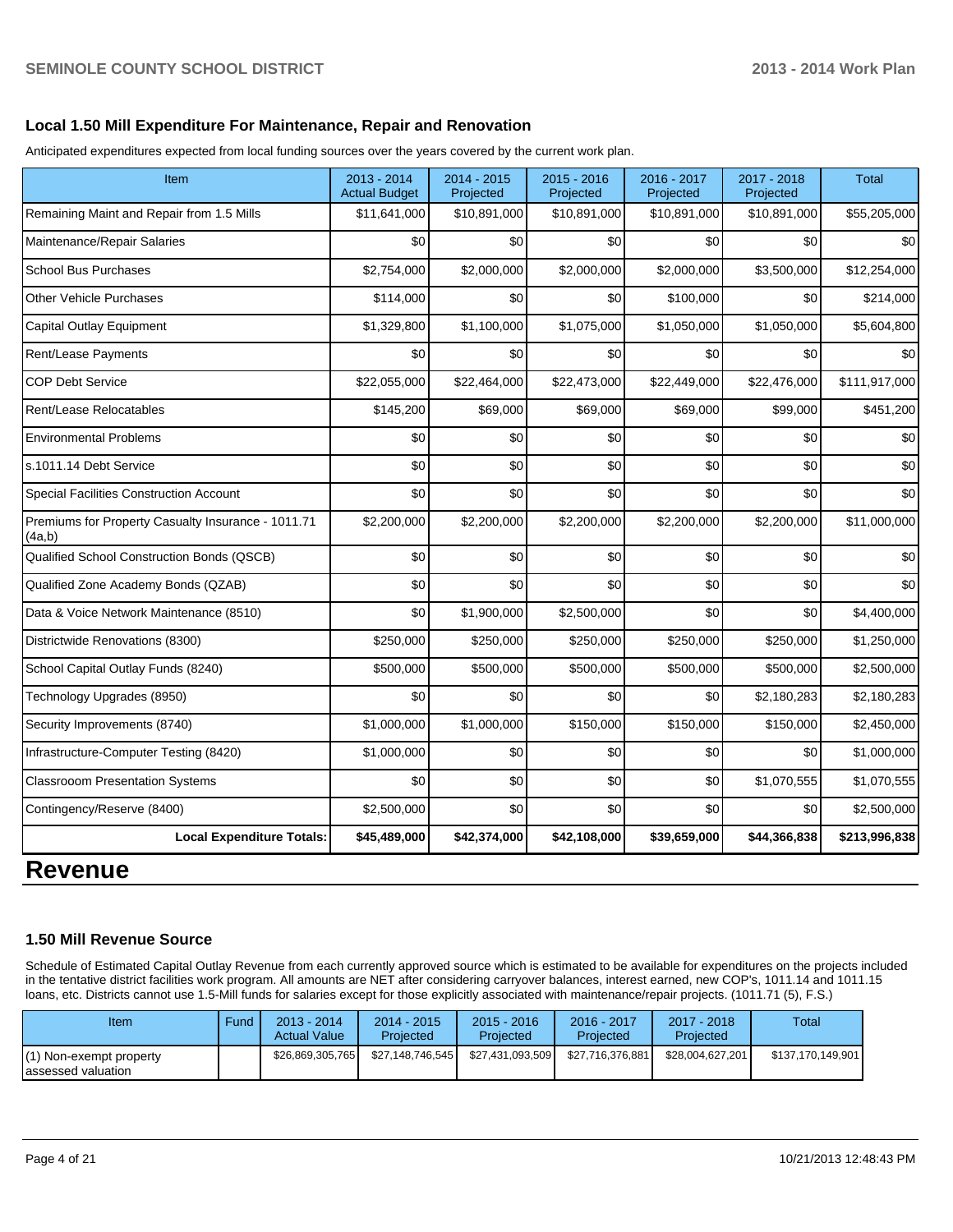| (2) The Millege projected for<br>discretionary capital outlay per<br>ls.1011.71   |      | 1.50 l       | 1.50         | ا 50. ا      | 1.50         | 1.50 l       |               |
|-----------------------------------------------------------------------------------|------|--------------|--------------|--------------|--------------|--------------|---------------|
| (3) Full value of the 1.50-Mill<br>discretionary capital outlay per<br>ls.1011.71 |      | \$45,140,434 | \$45,609,894 | \$46,084,237 | \$46.563.513 | \$47.047.774 | \$230,445,852 |
| $(4)$ Value of the portion of the 1.50<br>l-Mill ACTUALLY levied                  | 370I | \$38,691,800 | \$39.094.195 | \$39,500,775 | \$39,911,583 | \$40.326.663 | \$197,525,016 |
| $(5)$ Difference of lines $(3)$ and $(4)$                                         |      | \$6.448.634  | \$6,515,699  | \$6,583,462  | \$6,651,930  | \$6,721,111  | \$32,920,836  |

### **PECO Revenue Source**

The figure in the row designated "PECO Maintenance" will be subtracted from funds available for new construction because PECO maintenance dollars cannot be used for new construction.

| <b>Item</b>                          | Fund | $2013 - 2014$<br><b>Actual Budget</b> | $2014 - 2015$<br>Projected | $2015 - 2016$<br>Projected | 2016 - 2017<br>Projected | 2017 - 2018<br>Projected | Total            |
|--------------------------------------|------|---------------------------------------|----------------------------|----------------------------|--------------------------|--------------------------|------------------|
| <b>PECO New Construction</b>         | 340  | \$0                                   | \$0                        | \$0                        | \$0                      | \$0                      | \$0 <sub>1</sub> |
| <b>PECO Maintenance Expenditures</b> |      | \$0                                   | \$0                        | \$0                        | \$0                      | \$0                      | \$0 <sub>1</sub> |
|                                      |      | \$0 I                                 | \$0                        | \$0                        | \$0                      | \$0                      | \$0              |

### **CO & DS Revenue Source**

Revenue from Capital Outlay and Debt Service funds.

| <b>Item</b>                                     | Fund | $2013 - 2014$<br><b>Actual Budget</b> | $2014 - 2015$<br>Projected | $2015 - 2016$<br>Projected | $2016 - 2017$<br>Projected | $2017 - 2018$<br>Projected | Total       |
|-------------------------------------------------|------|---------------------------------------|----------------------------|----------------------------|----------------------------|----------------------------|-------------|
| CO & DS Cash Flow-through<br><b>Distributed</b> | 360  | \$313.917                             | \$313.917                  | \$313,917                  | \$313.917                  | \$313.917                  | \$1,569,585 |
| CO & DS Interest on<br>Undistributed CO         | 360  | \$22,221                              | \$22.221                   | \$22.221                   | \$22,221                   | \$22.221                   | \$111,105   |
|                                                 |      | \$336,138                             | \$336.138                  | \$336,138                  | \$336,138                  | \$336,138                  | \$1,680,690 |

### **Fair Share Revenue Source**

Nothing reported for this section. All legally binding commitments for proportionate fair-share mitigation for impacts on public school facilities must be included in the 5-year district work program.

### **Sales Surtax Referendum**

Specific information about any referendum for a 1-cent or ½-cent surtax referendum during the previous year.

**Did the school district hold a surtax referendum during the past fiscal year 2012 - 2013?**

No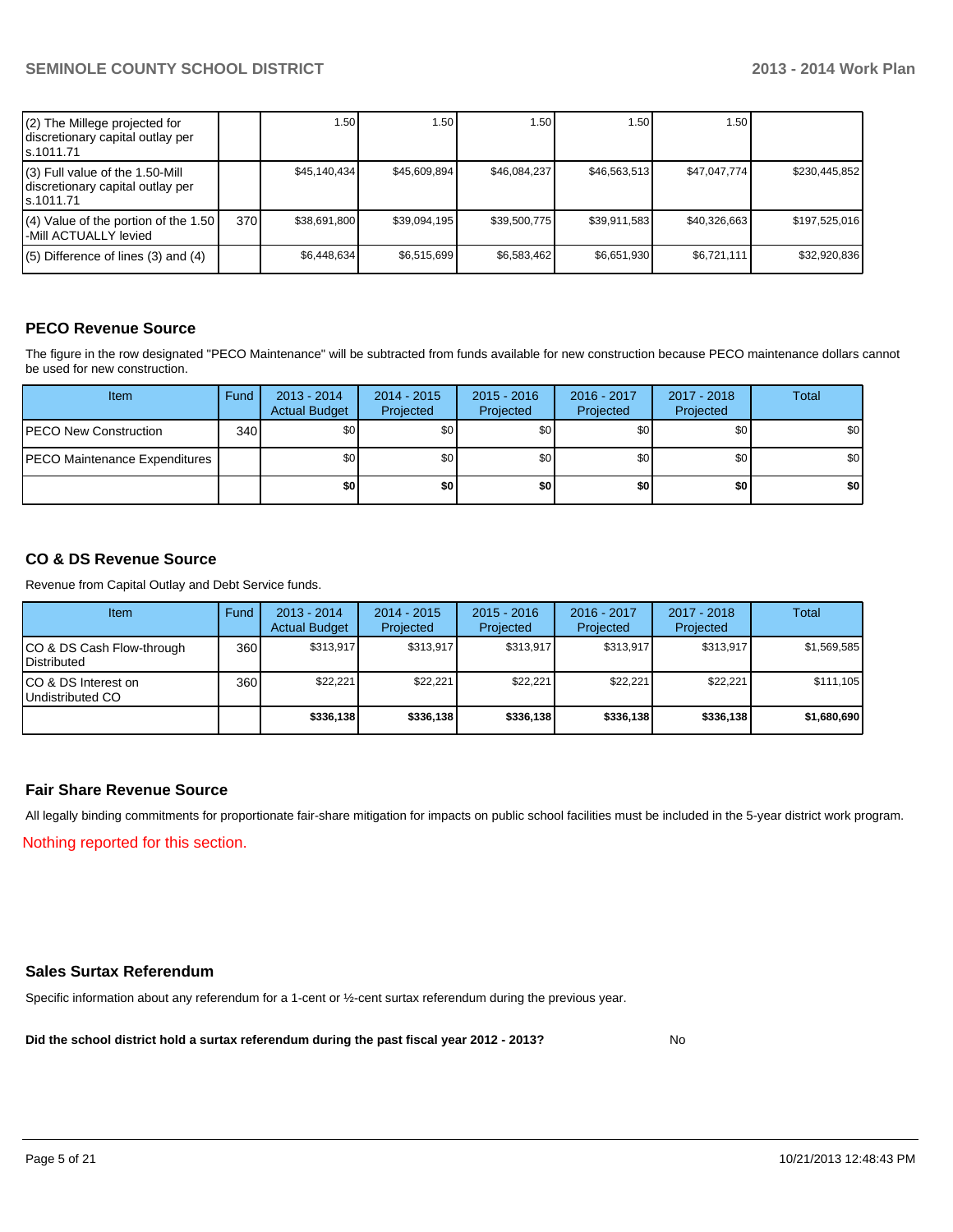### **Additional Revenue Source**

Any additional revenue sources

| Item                                                                                                                      | 2013 - 2014<br><b>Actual Value</b> | 2014 - 2015<br>Projected | 2015 - 2016<br>Projected | 2016 - 2017<br>Projected | 2017 - 2018<br>Projected | <b>Total</b> |
|---------------------------------------------------------------------------------------------------------------------------|------------------------------------|--------------------------|--------------------------|--------------------------|--------------------------|--------------|
| Proceeds from a s.1011.14/15 F.S. Loans                                                                                   | \$0                                | \$0                      | \$0                      | \$0                      | \$0                      | \$0          |
| District Bonds - Voted local bond<br>referendum proceeds per s.9, Art VII<br><b>State Constitution</b>                    | \$0                                | \$0                      | \$0                      | \$0                      | \$0                      | \$0          |
| Proceeds from Special Act Bonds                                                                                           | \$0                                | \$0                      | \$0                      | \$0                      | \$0                      | \$0          |
| Estimated Revenue from CO & DS Bond<br>Sale                                                                               | \$0                                | \$0                      | \$0                      | \$0                      | \$0                      | \$0          |
| Proceeds from Voted Capital<br>Improvements millage                                                                       | \$0                                | \$0                      | \$0                      | \$0                      | \$0                      | \$0          |
| Other Revenue for Other Capital Projects                                                                                  | \$100,000                          | \$100,000                | \$100,000                | \$100,000                | \$100,000                | \$500,000    |
| Proceeds from 1/2 cent sales surtax<br>authorized by school board                                                         | \$0                                | \$0                      | \$0                      | \$0                      | \$0                      | \$0          |
| Proceeds from local governmental<br>infrastructure sales surtax                                                           | \$0                                | \$0                      | \$0                      | \$0                      | \$0                      | \$0          |
| Proceeds from Certificates of<br>Participation (COP's) Sale                                                               | \$0                                | \$0                      | \$0                      | \$0                      | \$0                      | \$0          |
| Classrooms First Bond proceeds amount<br>authorized in FY 1997-98                                                         | \$0                                | \$0                      | \$0                      | \$0                      | \$0                      | \$0          |
| Classrooms for Kids                                                                                                       | \$0                                | \$0                      | \$0                      | \$0                      | \$0                      | \$0          |
| <b>District Equity Recognition</b>                                                                                        | \$0                                | \$0                      | \$0                      | \$0                      | \$0                      | \$0          |
| <b>Federal Grants</b>                                                                                                     | \$0                                | \$0                      | \$0                      | \$0                      | \$0                      | \$0          |
| Proportionate share mitigation (actual<br>cash revenue only, not in kind donations)                                       | \$0                                | \$0                      | \$0                      | \$0                      | \$0                      | \$0          |
| Impact fees received                                                                                                      | \$3,600,000                        | \$4,000,000              | \$4,400,000              | \$4,800,000              | \$4,800,000              | \$21,600,000 |
| Private donations                                                                                                         | \$0                                | \$0                      | \$0                      | \$0                      | \$0                      | \$0          |
| Grants from local governments or not-for-<br>profit organizations                                                         | \$0                                | \$0                      | \$0                      | \$0                      | \$0                      | \$0          |
| Interest, Including Profit On Investment                                                                                  | \$30,000                           | \$30,000                 | \$30,000                 | \$500,000                | \$500,000                | \$1,090,000  |
| Revenue from Bonds pledging proceeds<br>from 1 cent or 1/2 cent Sales Surtax                                              | \$0                                | \$0                      | \$0                      | \$0                      | \$0                      | \$0          |
| <b>Total Fund Balance Carried Forward</b>                                                                                 | \$25,269,289                       | \$13,246,240             | \$6,786,309              | \$5,152,421              | \$4,311,978              | \$54,766,237 |
| General Capital Outlay Obligated Fund<br><b>Balance Carried Forward From Total</b><br><b>Fund Balance Carried Forward</b> | \$0                                | \$0                      | \$0                      | \$0                      | \$0                      | \$0          |
| Special Facilities Construction Account                                                                                   | \$0                                | \$0                      | \$0                      | \$0                      | \$0                      | \$0          |
| One Cent - 1/2 Cent Sales Surtax Debt<br>Service From Total Fund Balance Carried<br>Forward                               | \$0                                | \$0                      | \$0                      | \$0                      | \$0                      | \$0          |
| Capital Outlay Projects Funds Balance<br>Carried Forward From Total Fund<br><b>Balance Carried Forward</b>                | \$0                                | \$0                      | \$0                      | \$0                      | \$0                      | \$0          |
| Subtotal                                                                                                                  | \$28,999,289                       | \$17,376,240             | \$11,316,309             | \$10,552,421             | \$9,711,978              | \$77,956,237 |

## **Total Revenue Summary**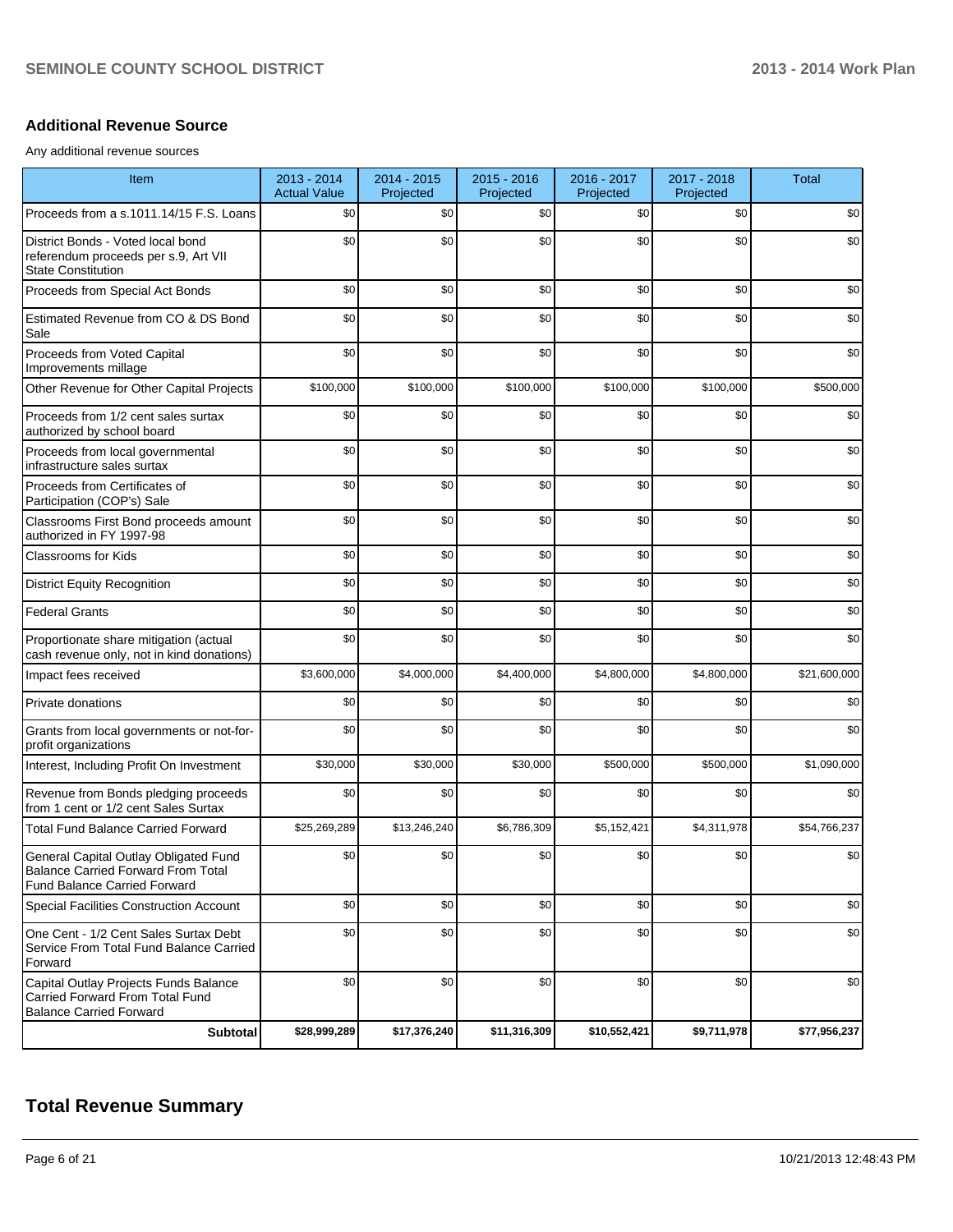| <b>Item Name</b>                                           | $2013 - 2014$<br><b>Budget</b> | 2014 - 2015<br>Projected | $2015 - 2016$<br>Projected | 2016 - 2017<br>Projected | 2017 - 2018<br>Projected | <b>Five Year Total</b> |
|------------------------------------------------------------|--------------------------------|--------------------------|----------------------------|--------------------------|--------------------------|------------------------|
| Local 1.5 Mill Discretionary Capital Outlay<br>Revenue     | \$38,691,800                   | \$39,094,195             | \$39,500,775               | \$39,911,583             | \$40,326,663             | \$197,525,016          |
| PECO and 1.5 Mill Maint and Other 1.5<br>Mill Expenditures | (\$45,489,000)                 | (\$42,374,000)           | (\$42,108,000)             | (\$39,659,000)           | (S44, 366, 838)          | $(\$213,996,838)$      |
| PECO Maintenance Revenue                                   | \$0                            | \$0                      | \$0                        | \$0                      | \$0                      | \$0 <sub>1</sub>       |
| <b>Available 1.50 Mill for New</b><br><b>Construction</b>  | $($ \$6,797,200)               | $($ \$3,279,805)         | (\$2,607,225)              | \$252,583                | (\$4,040,175)            | (\$16,471,822)         |

| <b>Item Name</b>                      | 2013 - 2014<br><b>Budget</b> | $2014 - 2015$<br>Projected | $2015 - 2016$<br>Projected | 2016 - 2017<br>Projected | 2017 - 2018<br>Projected | <b>Five Year Total</b> |
|---------------------------------------|------------------------------|----------------------------|----------------------------|--------------------------|--------------------------|------------------------|
| ICO & DS Revenue                      | \$336,138                    | \$336,138                  | \$336.138                  | \$336,138                | \$336,138                | \$1,680,690            |
| <b>IPECO New Construction Revenue</b> | \$0                          | \$0                        | \$0                        | \$0                      | \$0 <sub>1</sub>         | \$0 <sub>1</sub>       |
| IOther/Additional Revenue             | \$28,999,289                 | \$17,376,240               | \$11,316,309               | \$10,552,421             | \$9,711,978              | \$77,956,237           |
| <b>Total Additional Revenuel</b>      | \$29,335,427                 | \$17,712,378               | \$11,652,447               | \$10,888,559             | \$10,048,116             | \$79,636,927           |
| <b>Total Available Revenue</b>        | \$22,538,227                 | \$14,432,573               | \$9,045,222                | \$11,141,142             | \$6,007,941              | \$63,165,105           |

## **Project Schedules**

### **Capacity Project Schedules**

A schedule of capital outlay projects necessary to ensure the availability of satisfactory classrooms for the projected student enrollment in K-12 programs.

Nothing reported for this section.

| <b>Planned Cost:</b>       |  |  |  |
|----------------------------|--|--|--|
| <b>Student Stations: I</b> |  |  |  |
| Total Classrooms:          |  |  |  |
| Gross Sq Ft:               |  |  |  |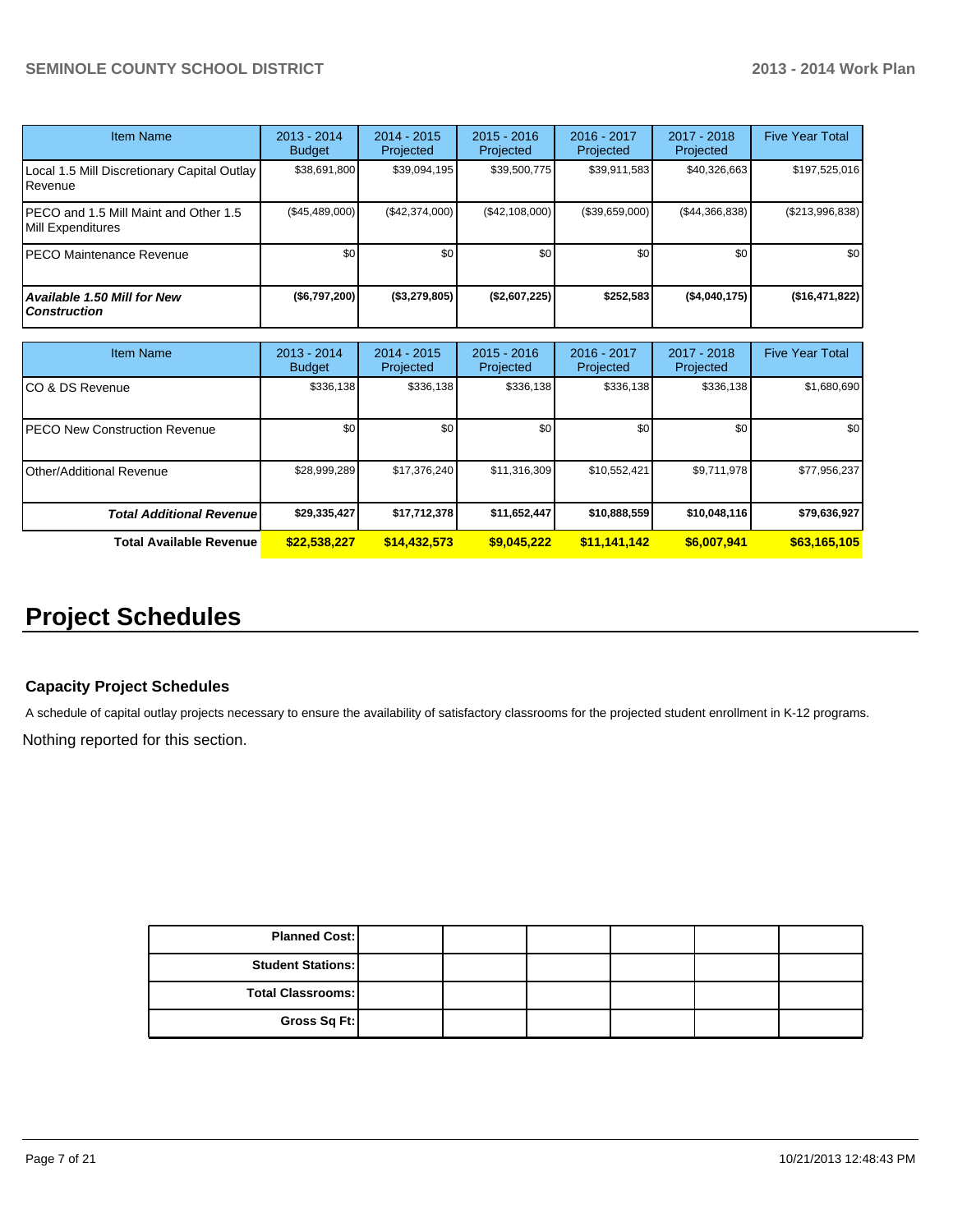### **Other Project Schedules**

Major renovations, remodeling, and additions of capital outlay projects that do not add capacity to schools.

| <b>Project Description</b>            | Location                                | $2013 - 2014$<br><b>Actual Budget</b> | $2014 - 2015$<br>Projected | $2015 - 2016$<br>Projected | 2016 - 2017<br>Projected | 2017 - 2018<br>Projected | Total            | <b>Funded</b> |
|---------------------------------------|-----------------------------------------|---------------------------------------|----------------------------|----------------------------|--------------------------|--------------------------|------------------|---------------|
| Misc. Small Projects (8520 &<br>8410) | Location not specified                  | \$2,250,000                           | \$1,750,000                | \$1,750,000                | \$1,750,000              | \$1,750,000              | \$9,250,000 Yes  |               |
| Additions/Remodeling                  | <b>JACKSON HEIGHTS</b><br><b>MIDDLE</b> | \$7,000,000                           | \$7,000,000                | \$3,000,000                | \$0                      | \$0                      | \$17,000,000 Yes |               |
| <b>HVAC Replacement</b>               | <b>IDYLLWILDE</b><br><b>ELEMENTARY</b>  | \$0                                   | \$0                        | \$0                        | \$0                      | \$3,125,000              | \$3,125,000 Yes  |               |
| Remodeling                            | <b>WEKIVA ELEMENTARY</b>                | \$0                                   | \$0                        | \$700,000                  | \$4,000,000              | \$0                      | \$4,700,000 No   |               |
| Remodeling                            | <b>HAMILTON</b><br><b>ELEMENTARY</b>    | \$0                                   | \$0                        | \$750,000                  | \$4,750,000              | \$0                      | \$5,500,000 No   |               |
| <b>Districtwide Building Sealants</b> | Location not specified                  | \$0                                   | \$0                        | \$0                        | \$0                      | \$50,000                 | \$50,000 No      |               |
| <b>HVAC Replacement</b>               | LAKE ORIENTA<br><b>ELEMENTARY</b>       | \$0                                   | \$0                        | \$0                        | \$0                      | \$1,250,000              | \$1,250,000 No   |               |
|                                       |                                         | \$9,250,000                           | \$8,750,000                | \$6,200,000                | \$10,500,000             | \$6,175,000              | \$40,875,000     |               |

### **Additional Project Schedules**

Any projects that are not identified in the last approved educational plant survey.

Nothing reported for this section.

### **Non Funded Growth Management Project Schedules**

Schedule indicating which projects, due to planned development, that CANNOT be funded from current revenues projected over the next five years.

Nothing reported for this section.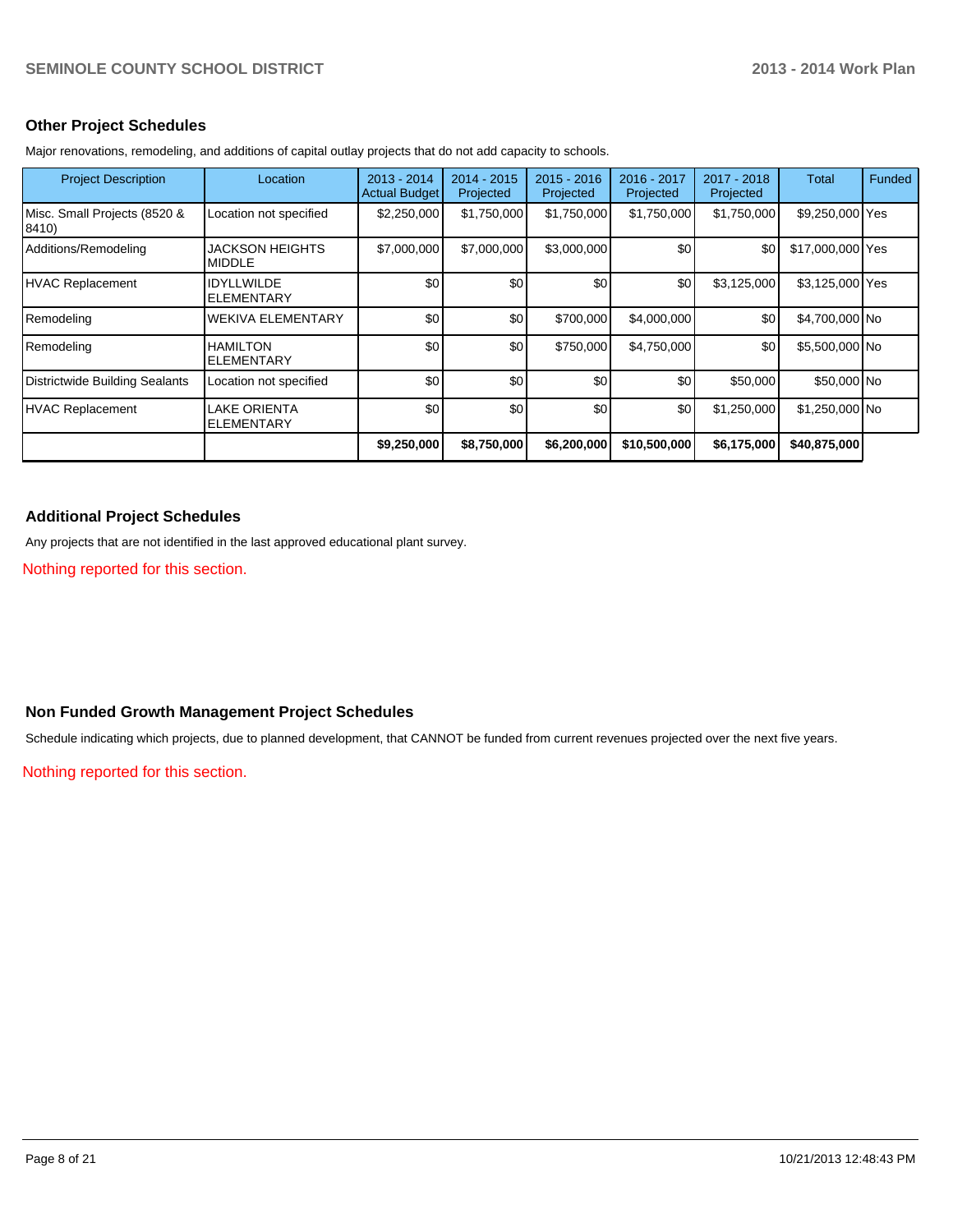# **Tracking**

### **Capacity Tracking**

| Location                                    | $2013 -$<br><b>2014 Satis.</b><br>Stu. Sta. | Actual<br>$2013 -$<br><b>2014 FISH</b><br>Capacity | Actual<br>$2012 -$<br>2013<br><b>COFTE</b> | # Class<br><b>Rooms</b> | Actual<br>Average<br>$2013 -$<br>2014 Class<br><b>Size</b> | Actual<br>$2013 -$<br>2014<br><b>Utilization</b> | <b>New</b><br>Stu.<br>Capacity | <b>New</b><br>Rooms to<br>be<br>Added/Re<br>moved | Projected<br>$2017 -$<br>2018<br><b>COFTE</b> | Projected<br>$2017 -$<br>2018<br><b>Utilization</b> | Projected<br>$2017 -$<br>2018 Class<br><b>Size</b> |
|---------------------------------------------|---------------------------------------------|----------------------------------------------------|--------------------------------------------|-------------------------|------------------------------------------------------------|--------------------------------------------------|--------------------------------|---------------------------------------------------|-----------------------------------------------|-----------------------------------------------------|----------------------------------------------------|
| <b>HAMILTON</b><br><b>ELEMENTARY</b>        | 906                                         | 896                                                | 650                                        | 48                      | 14                                                         | 73.00 %                                          | $\Omega$                       | $\Omega$                                          | 672                                           | 75.00 %                                             | 14                                                 |
| <b>BEAR LAKE</b><br><b>ELEMENTARY</b>       | 1,196                                       | 1,196                                              | 1,008                                      | 61                      | 17                                                         | 84.00 %                                          | 0                              | $\Omega$                                          | 1,027                                         | 86.00 %                                             | 17                                                 |
| <b>ENGLISH ESTATES</b><br><b>ELEMENTARY</b> | 867                                         | 867                                                | 735                                        | 48                      | 15                                                         | 85.00 %                                          | $\Omega$                       | $\Omega$                                          | 716                                           | 83.00 %                                             | 15                                                 |
| <b>GENEVA ELEMENTARY</b>                    | 634                                         | 634                                                | 523                                        | 33                      | 16                                                         | 83.00 %                                          | $\overline{0}$                 | $\Omega$                                          | 520                                           | 82.00 %                                             | 16                                                 |
| <b>LAKE MARY SENIOR</b><br><b>HIGH</b>      | 3,011                                       | 2,860                                              | 2,542                                      | 127                     | 20                                                         | 89.00 %                                          | $\overline{0}$                 | $\Omega$                                          | 2,514                                         | 88.00 %                                             | 20                                                 |
| <b>LAKE MARY</b><br><b>ELEMENTARY</b>       | 986                                         | 986                                                | 801                                        | 53                      | 15                                                         | 81.00 %                                          | $\Omega$                       | $\Omega$                                          | 965                                           | 98.00%                                              | 18                                                 |
| <b>MIDWAY ELEMENTARY</b><br>(NEW)           | 770                                         | 770                                                | 670                                        | 41                      | 16                                                         | 87.00 %                                          | $\Omega$                       | $\Omega$                                          | 625                                           | 81.00%                                              | 15                                                 |
| <b>JOURNEYS ACADEMY</b>                     | 418                                         | 376                                                | 241                                        | 19                      | 13                                                         | 64.00 %                                          | $\Omega$                       | $\Omega$                                          | 195                                           | 52.00 %                                             | 10                                                 |
| <b>ENDEAVOR SCHOOL</b>                      | 252                                         | 252                                                | 82                                         | 22                      | 4                                                          | 32.00 %                                          | $\overline{0}$                 | $\Omega$                                          | 78                                            | 31.00%                                              | 4                                                  |
| <b>BENTLEY ELEMENTARY</b>                   | 1,000                                       | 1,000                                              | 986                                        | 54                      | 18                                                         | 99.00 %                                          | $\overline{0}$                 | $\Omega$                                          | 921                                           | 92.00 %                                             | 17                                                 |
| <b>LAYER ELEMENTARY</b><br><b>SCHOOL</b>    | 692                                         | 692                                                | 536                                        | 39                      | 14                                                         | 77.00 %                                          | $\Omega$                       | $\Omega$                                          | 598                                           | 86.00 %                                             | 15                                                 |
| <b>WALKER ELEMENTARY</b><br><b>SCHOOL</b>   | 925                                         | 925                                                | 748                                        | 48                      | 16                                                         | 81.00 %                                          | $\overline{0}$                 | $\Omega$                                          | 640                                           | 69.00 %                                             | 13                                                 |
| <b>MARKHAM WOODS</b><br><b>MIDDLE</b>       | 1,390                                       | 1,251                                              | 1,096                                      | 60                      | 18                                                         | 88.00 %                                          | 0                              | $\Omega$                                          | 1,097                                         | 88.00 %                                             | 18                                                 |
| <b>CHILES MIDDLE</b><br><b>SCHOOL</b>       | 1,584                                       | 1,425                                              | 1,335                                      | 68                      | 20                                                         | 94.00 %                                          | 0                              | $\Omega$                                          | 1,235                                         | 87.00 %                                             | 18                                                 |
| <b>CRYSTAL LAKE</b><br><b>ELEMENTARY</b>    | 879                                         | 879                                                | 835                                        | 47                      | 18                                                         | 95.00 %                                          | $\Omega$                       | $\Omega$                                          | 708                                           | 81.00%                                              | 15                                                 |
| <b>WINTER SPRINGS</b><br><b>SENIOR HIGH</b> | 2,587                                       | 2,457                                              | 2,130                                      | 108                     | 20 <sup>1</sup>                                            | 87.00 %                                          | $\overline{0}$                 | $\Omega$                                          | 2,124                                         | 86.00 %                                             | 20                                                 |
| <b>HIGHLANDS</b><br><b>ELEMENTARY</b>       | 632                                         | 632                                                | 590                                        | 36                      | 16                                                         | 93.00 %                                          | 0                              | $\Omega$                                          | 602                                           | 95.00 %                                             | 17                                                 |
| CARILLON<br><b>ELEMENTARY</b>               | 1,004                                       | 1,004                                              | 558                                        | 54                      | 10                                                         | 56.00 %                                          | $\Omega$                       | $\Omega$                                          | 836                                           | 83.00 %                                             | 15                                                 |
| <b>WICKLOW</b><br>ELEMENTARY                | 917                                         | 917                                                | 880                                        | 49                      | 18                                                         | 96.00 %                                          | $\overline{0}$                 | $\overline{0}$                                    | 687                                           | 75.00 %                                             | 14                                                 |
| <b>EVANS ELEMENTARY</b>                     | 980                                         | 980                                                | 830                                        | 50                      | 17                                                         | 85.00 %                                          | $\overline{0}$                 | $\overline{0}$                                    | 875                                           | 89.00 %                                             | 18                                                 |
| <b>HAGERTY HIGH</b><br><b>SCHOOL</b>        | 2,824                                       | 2,682                                              | 2,243                                      | 113                     | 20 <sub>l</sub>                                            | 84.00 %                                          | 0                              | 0                                                 | 2,114                                         | 79.00 %                                             | 19                                                 |
| <b>STENSTROM</b><br><b>ELEMENTARY</b>       | 711                                         | 711                                                | 616                                        | 38                      | 16                                                         | 87.00 %                                          | 0                              | $\mathbf 0$                                       | 550                                           | 77.00 %                                             | 14                                                 |
| <b>HEATHROW</b><br><b>ELEMENTARY</b>        | 979                                         | 979                                                | 890                                        | 52                      | 17                                                         | 91.00 %                                          | 0                              | $\mathbf 0$                                       | 853                                           | 87.00 %                                             | 16                                                 |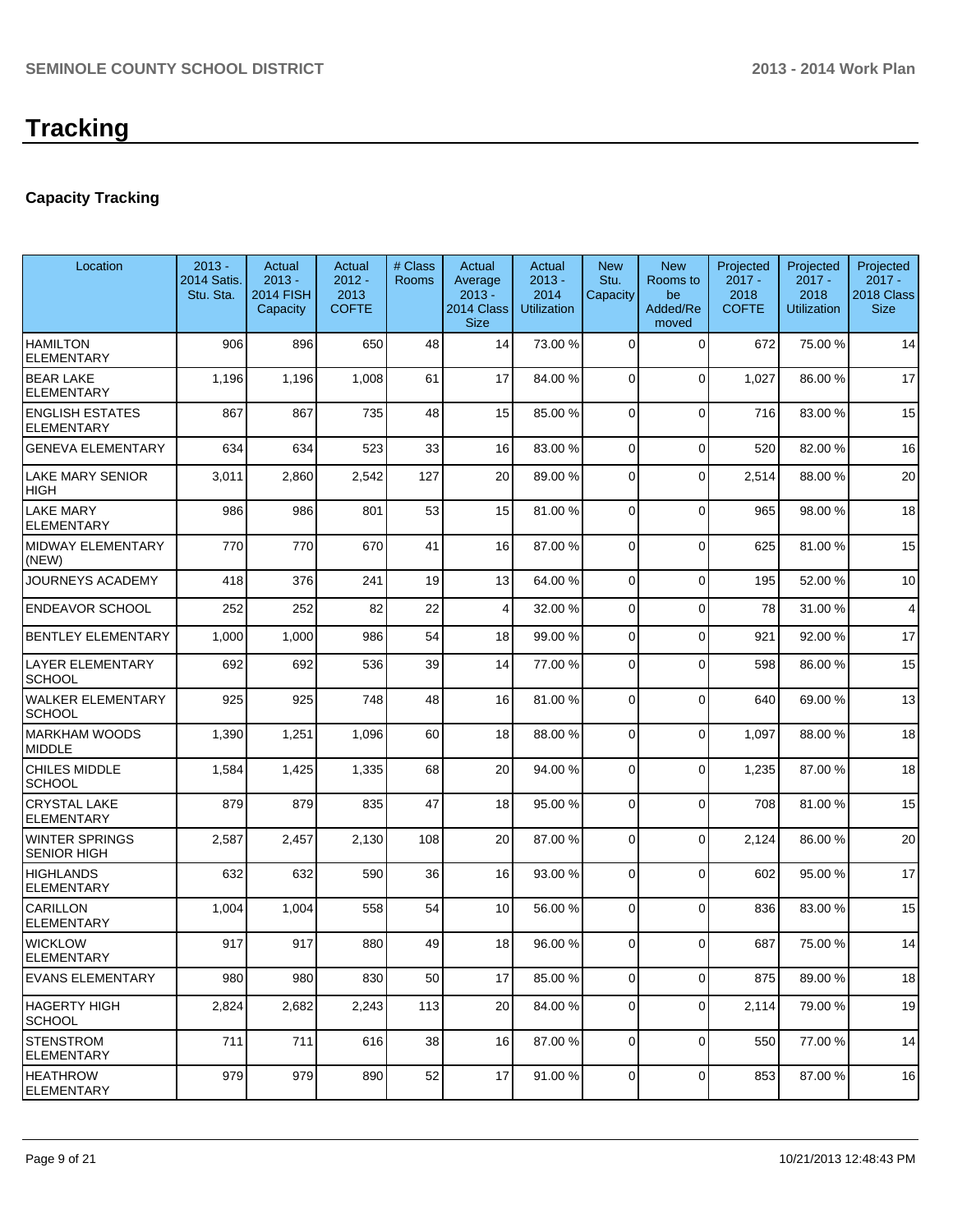| <b>PARTIN ELEMENTARY</b>                                                    | 782   | 782         | 748   | 40  | 19 | 96.00 %  | 0              | $\Omega$    | 775            | 99.00 % | 19             |
|-----------------------------------------------------------------------------|-------|-------------|-------|-----|----|----------|----------------|-------------|----------------|---------|----------------|
| <b>INDIAN TRAILS MIDDLE</b>                                                 | 1,604 | 1,443       | 1,057 | 67  | 16 | 73.00 %  | 0              | $\Omega$    | 1,026          | 71.00%  | 15             |
| <b>HOPPER EXCEPTIONAL</b><br>STUDENT EDUCATION<br><b>CENTER</b>             | 108   | 0           | 0     | 12  | 0  | 0.00%    | 0              | $\Omega$    | 31             | 0.00%   | 3              |
| <b>TEAGUE MIDDLE</b>                                                        | 1,802 | 1,621       | 1,358 | 76  | 18 | 84.00 %  | $\Omega$       | $\Omega$    | 1,339          | 83.00 % | 18             |
| <b>LAKE ORIENTA</b><br><b>ELEMENTARY</b>                                    | 816   | 816         | 699   | 46  | 15 | 86.00 %  | $\Omega$       | $\Omega$    | 707            | 87.00%  | 15             |
| <b>STERLING PARK</b><br><b>ELEMENTARY</b>                                   | 980   | 980         | 713   | 52  | 14 | 73.00 %  | $\Omega$       | $\mathbf 0$ | 772            | 79.00 % | 15             |
| <b>ROCK LAKE MIDDLE</b>                                                     | 1,260 | 1,134       | 945   | 53  | 18 | 83.00 %  | $\overline{0}$ | $\mathbf 0$ | 920            | 81.00%  | 17             |
| <b>WEKIVA ELEMENTARY</b>                                                    | 804   | 804         | 680   | 44  | 15 | 85.00 %  | $\Omega$       | $\mathbf 0$ | 702            | 87.00 % | 16             |
| <b>KEETH ELEMENTARY</b>                                                     | 739   | 739         | 617   | 40  | 15 | 84.00 %  | $\overline{0}$ | $\mathbf 0$ | 579            | 78.00%  | 14             |
| <b>GREENWOOD LAKES</b><br><b>MIDDLE</b>                                     | 1,429 | 1,286       | 939   | 61  | 15 | 73.00 %  | $\Omega$       | $\Omega$    | 960            | 75.00 % | 16             |
| <b>EASTBROOK</b><br><b>ELEMENTARY</b>                                       | 919   | 919         | 763   | 45  | 17 | 83.00 %  | $\overline{0}$ | $\Omega$    | 750            | 82.00 % | 17             |
| <b>TUSKAWILLA MIDDLE</b>                                                    | 1,378 | 1,240       | 1,103 | 61  | 18 | 89.00 %  | $\overline{0}$ | $\Omega$    | 1,114          | 90.00%  | 18             |
| <b>LAKE HOWELL SENIOR</b><br><b>HIGH</b>                                    | 2,472 | 2,348       | 2,176 | 102 | 21 | 93.00 %  | $\mathbf 0$    | $\Omega$    | 2,007          | 85.00 % | 20             |
| <b>ALTAMONTE</b><br><b>ELEMENTARY</b>                                       | 996   | 996         | 839   | 51  | 16 | 84.00 %  | 0              | 0           | 747            | 75.00 % | 15             |
| <b>SABAL POINT</b><br><b>ELEMENTARY</b>                                     | 898   | 898         | 771   | 49  | 16 | 86.00 %  | $\Omega$       | $\mathbf 0$ | 825            | 92.00%  | 17             |
| <b>WOODLANDS</b><br><b>ELEMENTARY</b>                                       | 864   | 864         | 790   | 47  | 17 | 91.00 %  | $\overline{0}$ | $\mathbf 0$ | 792            | 92.00 % | 17             |
| <b>OVIEDO SENIOR HIGH</b>                                                   | 2,990 | 2,840       | 2,209 | 121 | 18 | 78.00 %  | $\mathbf 0$    | $\mathbf 0$ | 2,196          | 77.00 % | 18             |
| <b>LYMAN SENIOR HIGH</b>                                                    | 2,736 | 2,599       | 2,239 | 115 | 19 | 86.00 %  | 0              | $\mathbf 0$ | 2,310          | 89.00 % | 20             |
| <b>LAKE BRANTLEY</b><br><b>SENIOR HIGH</b>                                  | 3,156 | 2,998       | 2,695 | 129 | 21 | 90.00 %  | 0              | $\Omega$    | 2,477          | 83.00 % | 19             |
| <b>FOREST CITY</b><br><b>ELEMENTARY</b>                                     | 909   | 909         | 802   | 50  | 16 | 88.00 %  | 0              | $\Omega$    | 904            | 99.00 % | 18             |
| <b>RED BUG ELEMENTARY</b>                                                   | 952   | 952         | 866   | 50  | 17 | 91.00 %  | $\overline{0}$ | $\mathbf 0$ | 766            | 80.00 % | 15             |
| <b>IDYLLWILDE</b><br> ELEMENTARY                                            | 955   | 955         | 873   | 51  | 17 | 91.00 %  | $\overline{0}$ | $\mathbf 0$ | 797            | 83.00 % | 16             |
| JACKSON HEIGHTS<br><b>MIDDLE</b>                                            | 1,483 | 1,334       | 1,150 | 63  | 18 | 86.00 %  | $\overline{0}$ | $\mathbf 0$ | 1,140          | 85.00 % | 18             |
| <b>MIDWAY ELEMENTARY</b><br>(OLD)                                           | 192   | 192         | 171   | 11  | 16 | 89.00 %  | $\mathbf 0$    | $\mathbf 0$ | $\overline{0}$ | 0.00%   | $\overline{0}$ |
| <b>ROSENWALD</b><br><b>EXCEPTIONAL</b><br>STUDENT EDUCATION<br>CENTER (OLD) | 138   | $\mathbf 0$ | 0     | 14  | 0  | 0.00%    | $\Omega$       | $\mathbf 0$ | $\overline{0}$ | 0.00%   | $\overline{0}$ |
| <b>RAINBOW ELEMENTARY</b>                                                   | 704   | 704         | 748   | 40  | 19 | 106.00 % | $\overline{0}$ | $\mathbf 0$ | 682            | 97.00%  | 17             |
| <b>WINTER SPRINGS</b><br><b>ELEMENTARY</b>                                  | 721   | 721         | 612   | 39  | 16 | 85.00 %  | $\overline{0}$ | $\mathbf 0$ | 613            | 85.00 % | 16             |
| <b>SPRING LAKE</b><br>ELEMENTARY                                            | 877   | 877         | 780   | 47  | 17 | 89.00 %  | $\overline{0}$ | $\mathbf 0$ | 639            | 73.00 % | 14             |
| <b>MILLENNIUM MIDDLE</b>                                                    | 2,118 | 1,906       | 1,605 | 88  | 18 | 84.00 %  | $\overline{0}$ | $\mathbf 0$ | 1,575          | 83.00 % | 18             |
| SOUTH SEMINOLE<br><b>MIDDLE</b>                                             | 1,359 | 1,223       | 1,340 | 62  | 22 | 110.00%  | $\overline{0}$ | $\mathbf 0$ | 1,264          | 103.00% | 20             |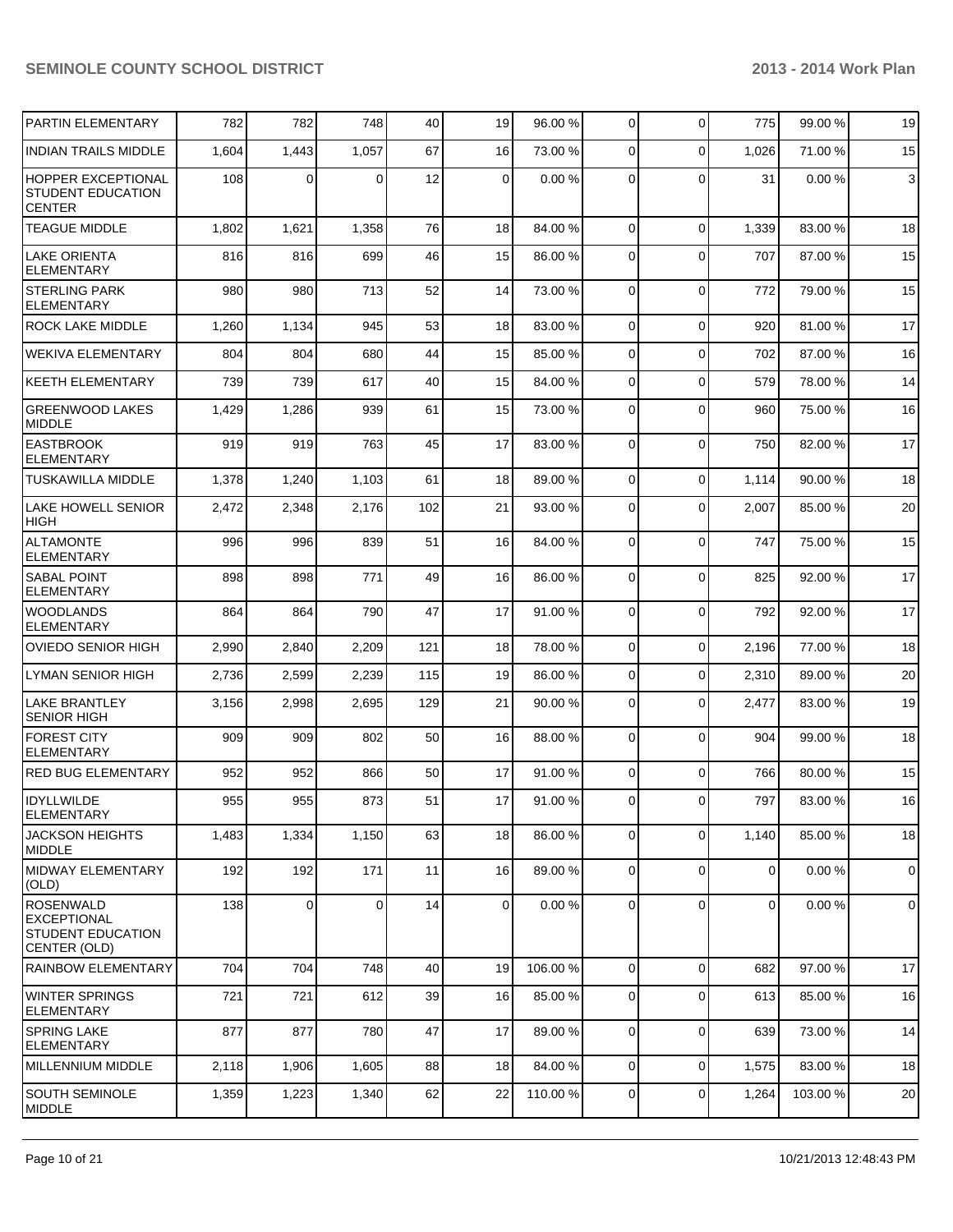|                                                         |       |       |       |                 | 17              |          |                |          |          |         | 17          |
|---------------------------------------------------------|-------|-------|-------|-----------------|-----------------|----------|----------------|----------|----------|---------|-------------|
| ISEMINOLE SENIOR<br> HIGH                               | 4,027 | 3,825 | 3,234 | 163             | 20              | 85.00 %  | 0              | $\Omega$ | 2,850    | 75.00 % | 17          |
| ISANFORD MIDDLE                                         | 1,782 | 1,603 | 1,474 | 74              | 20              | 92.00 %  | $\Omega$       | $\Omega$ | 1,470    | 92.00 % | 20          |
| <b>IPINE CREST</b><br>IELEMENTARY                       | 992   | 992   | 809   | 51              | 16 <sup>1</sup> | 82.00 %  | $\overline{0}$ | $\Omega$ | 828      | 83.00 % | 16          |
| LAWTON ELEMENTARY                                       | 816   | 816   | 845   | 46              | 18              | 104.00 % | $\Omega$       | $\Omega$ | 763      | 94.00 % | 17          |
| <b>IMILWEE MIDDLE</b>                                   | 1,445 | 1,300 | 1,267 | 63              | 20              | 97.00 %  | $\Omega$       | $\Omega$ | 1,204    | 93.00 % | 19          |
| LONGWOOD<br>IELEMENTARY                                 | 612   | ΟI    |       | 33              | $\Omega$        | 0.00 %   | 0              | $\Omega$ | $\Omega$ | 0.00%   | $\mathbf 0$ |
| IGOLDSBORO<br>IELEMENTARY                               | 768   | 768   | 644   | 41              | 16 <sup>1</sup> | 84.00 %  | 0              | $\Omega$ | 608      | 79.00 % | 15          |
| ICROOMS ACADEMY OF<br>IINFORMATION<br><b>TECHNOLOGY</b> | 943   | 801   | 589   | 36 <sup>1</sup> | 16 <sup>1</sup> | 74.00 %  | 0              | $\Omega$ | 573      | 72.00 % | 16          |
| <b>WILSON ELEMENTARY</b>                                | 975   | 975   | 916   | 53              | 17              | 94.00 %  | $\Omega$       | $\Omega$ | 856      | 88.00 % | 16          |
| ICASSELBERRY<br>IELEMENTARY                             | 864   | 864   | 656   | 46              | 14              | 76.00 %  | 0              | $\Omega$ | 648      | 75.00 % | 14          |

The COFTE Projected Total (60,361) for 2017 - 2018 must match the Official Forecasted COFTE Total (60,361 ) for 2017 - 2018 before this section can be completed. In the event that the COFTE Projected Total does not match the Official forecasted COFTE, then the Balanced Projected COFTE Table should be used to balance COFTE.

| Projected COFTE for 2017 - 2018 |        | <b>Grade Level Type</b> | <b>Balanced Projected</b><br>COFTE for 2017 - 2018 |
|---------------------------------|--------|-------------------------|----------------------------------------------------|
| Elementary (PK-3)               | 17,216 |                         |                                                    |
| Middle (4-8)                    | 23,783 |                         |                                                    |
|                                 |        | Elementary (PK-3)       |                                                    |
| High (9-12)                     | 19,362 |                         |                                                    |
|                                 |        | Middle (4-8)            |                                                    |
|                                 | 60,361 |                         |                                                    |
|                                 |        | High (9-12)             |                                                    |
|                                 |        |                         |                                                    |
|                                 |        |                         | 60,361                                             |

### **Relocatable Replacement**

Number of relocatable classrooms clearly identified and scheduled for replacement in the school board adopted financially feasible 5-year district work program.

| Location                          | $2013 - 2014$ | $2014 - 2015$ | $2015 - 2016$ | 2016 - 2017   2017 - 2018 | Year 5 Total |
|-----------------------------------|---------------|---------------|---------------|---------------------------|--------------|
| Total Relocatable Replacements: I |               |               |               |                           | 0            |

### **Charter Schools Tracking**

Information regarding the use of charter schools.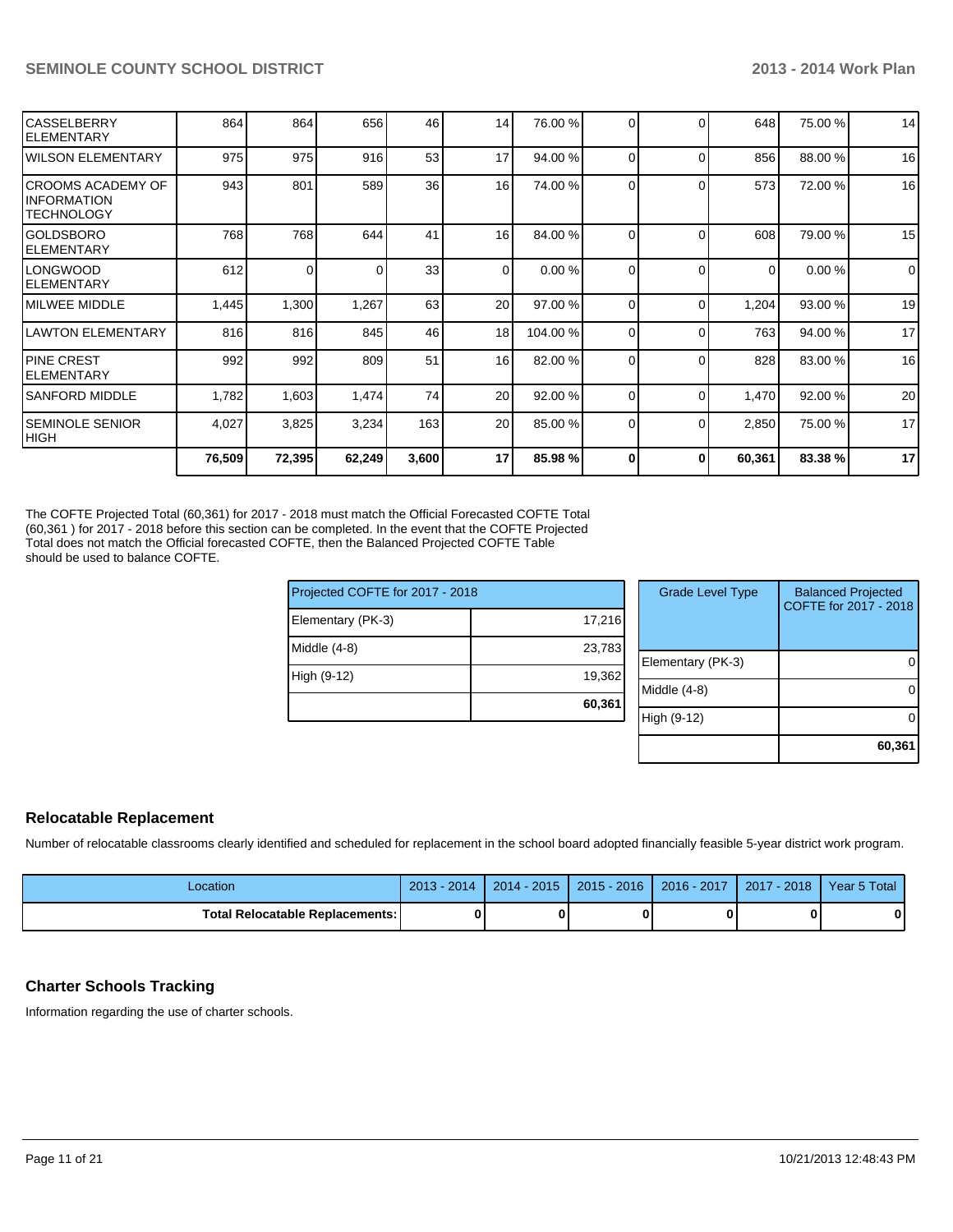| Location-Type                      | # Relocatable<br>units or<br>permanent<br>classrooms | Owner             | Year Started or I<br>Scheduled | Student<br><b>Stations</b> | <b>Students</b><br>Enrolled | Years in<br>Contract | <b>Total Charter</b><br><b>Students</b><br>projected for<br>2017 - 2018 |
|------------------------------------|------------------------------------------------------|-------------------|--------------------------------|----------------------------|-----------------------------|----------------------|-------------------------------------------------------------------------|
| Choices In Learning                |                                                      | 20 PRIVATE        | 2002                           | 670                        | 679                         |                      | 670                                                                     |
| UCP (Pre-K Only)                   |                                                      | <b>IPRIVATE</b>   | 2003                           | 60                         | 55                          |                      | 55                                                                      |
| Galileo School for Gifted Learning |                                                      | 14 <b>PRIVATE</b> | 2011                           | 192 <sub>l</sub>           | 217                         |                      | 283                                                                     |
|                                    | 351                                                  |                   |                                | 922                        | 951                         |                      | 1,008                                                                   |

### **Special Purpose Classrooms Tracking**

The number of classrooms that will be used for certain special purposes in the current year, by facility and type of classroom, that the district will, 1), not use for educational purposes, and 2), the co-teaching classrooms that are not open plan classrooms and will be used for educational purposes.

| School | School Type                            | $\parallel$ # of Elementary $\parallel$ # of Middle 4-8 $\parallel$ # of High 9-12<br><b>IK-3 Classrooms I</b> | <b>Classrooms</b> | <b>Classrooms</b> | # of $ESE$<br>Classrooms | # of Combo<br><b>Classrooms</b> | Total<br><b>Classrooms</b> |
|--------|----------------------------------------|----------------------------------------------------------------------------------------------------------------|-------------------|-------------------|--------------------------|---------------------------------|----------------------------|
|        | <b>Total Educational Classrooms: I</b> |                                                                                                                |                   |                   | 0                        |                                 | 01                         |

| School                        | <b>School Type</b>                   | # of Elementary<br>K-3 Classrooms | # of Middle 4-8<br><b>Classrooms</b> | # of High 9-12<br><b>Classrooms</b> | # of $ESE$<br><b>Classrooms</b> | # of Combo<br><b>Classrooms</b> | Total<br><b>Classrooms</b> |
|-------------------------------|--------------------------------------|-----------------------------------|--------------------------------------|-------------------------------------|---------------------------------|---------------------------------|----------------------------|
| lLAWTON ELEMENTARY            | Co-Teaching                          |                                   |                                      |                                     |                                 |                                 | 31                         |
| <b>IRAINBOW ELEMENTARY</b>    | Co-Teaching                          |                                   |                                      |                                     |                                 |                                 |                            |
| <b>SPRING LAKE ELEMENTARY</b> | Co-Teaching                          |                                   |                                      |                                     |                                 |                                 | 31                         |
| <b>IRED BUG ELEMENTARY</b>    | Co-Teaching                          |                                   |                                      |                                     |                                 |                                 |                            |
| <b>IALTAMONTE ELEMENTARY</b>  | Co-Teaching                          |                                   |                                      |                                     |                                 |                                 | 2                          |
| IPARTIN ELEMENTARY            | Co-Teaching                          |                                   |                                      |                                     |                                 |                                 |                            |
| <b>WICKLOW ELEMENTARY</b>     | Co-Teaching                          |                                   |                                      |                                     |                                 |                                 | $\mathcal{P}$              |
| MIDWAY ELEMENTARY (NEW)       | Co-Teaching                          |                                   |                                      |                                     |                                 |                                 |                            |
|                               | <b>Total Co-Teaching Classrooms:</b> |                                   |                                      |                                     |                                 |                                 | 14                         |

### **Infrastructure Tracking**

**Necessary offsite infrastructure requirements resulting from expansions or new schools. This section should include infrastructure information related to capacity project schedules and other project schedules (Section 4).**

Not Specified

**Proposed location of planned facilities, whether those locations are consistent with the comprehensive plans of all affected local governments, and recommendations for infrastructure and other improvements to land adjacent to existing facilities. Provisions of 1013.33(12), (13) and (14) and 1013.36 must be addressed for new facilities planned within the 1st three years of the plan (Section 5).**

Not Specified

**Consistent with Comp Plan?** No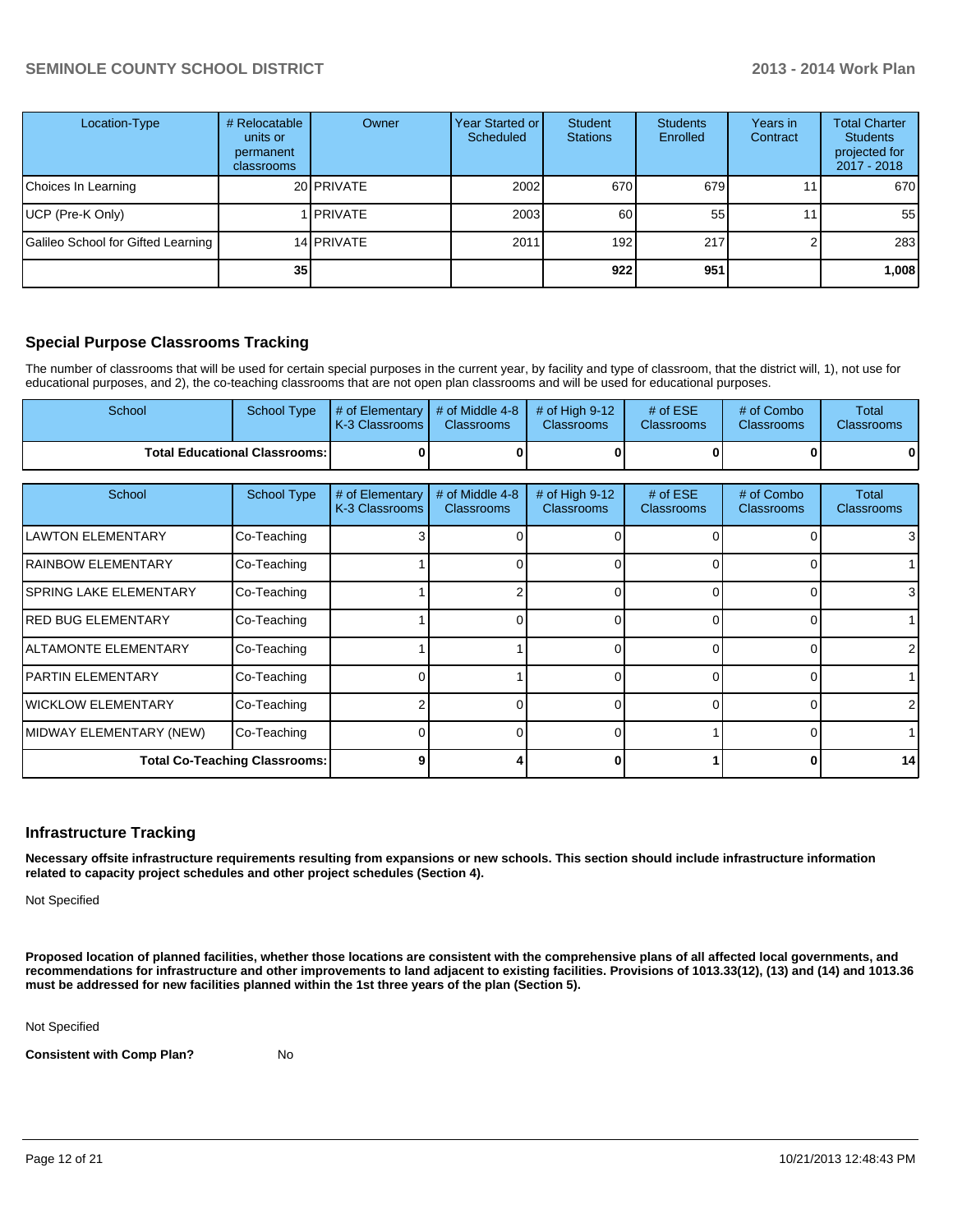### **Net New Classrooms**

The number of classrooms, by grade level and type of construction, that were added during the last fiscal year.

| List the net new classrooms added in the 2012 - 2013 fiscal year.                                                                                       |                              |                          |                                | List the net new classrooms to be added in the 2013 - 2014 fiscal<br>Ivear. |                                                                        |                            |                                |                        |
|---------------------------------------------------------------------------------------------------------------------------------------------------------|------------------------------|--------------------------|--------------------------------|-----------------------------------------------------------------------------|------------------------------------------------------------------------|----------------------------|--------------------------------|------------------------|
| "Classrooms" is defined as capacity carrying classrooms that are added to increase<br>capacity to enable the district to meet the Class Size Amendment. |                              |                          |                                |                                                                             | Totals for fiscal year 2013 - 2014 should match totals in Section 15A. |                            |                                |                        |
| Location                                                                                                                                                | $2012 - 2013$ #<br>Permanent | 2012 - 2013 #<br>Modular | $2012 - 2013$ #<br>Relocatable | $2012 - 2013$<br>Total                                                      | $2013 - 2014$ #<br>Permanent                                           | $2013 - 2014$ #<br>Modular | $2013 - 2014$ #<br>Relocatable | $2013 - 2014$<br>Total |
| Elementary (PK-3)                                                                                                                                       |                              |                          |                                |                                                                             |                                                                        |                            |                                | ΟI                     |
| Middle (4-8)                                                                                                                                            |                              |                          |                                |                                                                             |                                                                        |                            |                                | $\Omega$               |
| High (9-12)                                                                                                                                             |                              |                          |                                |                                                                             |                                                                        |                            |                                | $\Omega$               |
|                                                                                                                                                         |                              |                          |                                |                                                                             |                                                                        |                            | 0                              | $\mathbf{0}$           |

### **Relocatable Student Stations**

Number of students that will be educated in relocatable units, by school, in the current year, and the projected number of students for each of the years in the workplan.

| <b>Site</b>                                               | 2013 - 2014    | $2014 - 2015$ | $2015 - 2016$ | 2016 - 2017 | 2017 - 2018 | 5 Year Average |
|-----------------------------------------------------------|----------------|---------------|---------------|-------------|-------------|----------------|
| <b>MILLENNIUM MIDDLE</b>                                  | 352            | 352           | 352           | 0           | 0           | 211            |
| <b>SOUTH SEMINOLE MIDDLE</b>                              | $\Omega$       | $\Omega$      | 0             | O           | O           | 0              |
| CASSELBERRY ELEMENTARY                                    | 22             | $\Omega$      | 0             | $\Omega$    | 0           | 4              |
| <b>WILSON ELEMENTARY</b>                                  | 18             | $\Omega$      | 0             | $\Omega$    | $\Omega$    | 4              |
| <b>CROOMS ACADEMY OF INFORMATION</b><br><b>TECHNOLOGY</b> | 0              | O             | $\Omega$      | $\Omega$    | $\Omega$    | 0              |
| <b>GOLDSBORO ELEMENTARY</b>                               | 22             | $\Omega$      | $\Omega$      | $\Omega$    | $\Omega$    | 4              |
| <b>JACKSON HEIGHTS MIDDLE</b>                             | 88             | 88            | 88            | $\Omega$    | $\Omega$    | 53             |
| MIDWAY ELEMENTARY (OLD)                                   | $\Omega$       | $\Omega$      | $\Omega$      | $\Omega$    | $\Omega$    | $\overline{0}$ |
| ROSENWALD EXCEPTIONAL STUDENT<br>EDUCATION CENTER (OLD)   | $\Omega$       | $\Omega$      | $\Omega$      | $\Omega$    | $\Omega$    | $\overline{0}$ |
| RAINBOW ELEMENTARY                                        | $\overline{0}$ | $\Omega$      | $\Omega$      | $\Omega$    | $\Omega$    | $\overline{0}$ |
| <b>WINTER SPRINGS ELEMENTARY</b>                          | 0              | 0             | 0             | 0           | $\Omega$    | $\overline{0}$ |
| <b>SPRING LAKE ELEMENTARY</b>                             | 84             | 0             | $\Omega$      | $\Omega$    | $\Omega$    | 17             |
| IOVIEDO SENIOR HIGH                                       | 0              | $\Omega$      | $\Omega$      | $\Omega$    | $\Omega$    | $\overline{0}$ |
| LYMAN SENIOR HIGH                                         | 100            | 50            | 0             | $\Omega$    | 0           | 30             |
| LAKE BRANTLEY SENIOR HIGH                                 | 150            | 75            | 0             | $\Omega$    | $\Omega$    | 45             |
| <b>FOREST CITY ELEMENTARY</b>                             | 0              | $\Omega$      | $\Omega$      | $\Omega$    | $\Omega$    | 0              |
| <b>RED BUG ELEMENTARY</b>                                 | 36             | $\Omega$      | $\Omega$      | $\Omega$    | 0           | $\overline{7}$ |
| <b>IDYLLWILDE ELEMENTARY</b>                              | 72             | $\Omega$      | $\Omega$      | $\Omega$    | 0           | 14             |
| <b>EASTBROOK ELEMENTARY</b>                               | 0              | U             | O             | ∩           | $\Omega$    | 0              |
| <b>TUSKAWILLA MIDDLE</b>                                  | 0              | U             | 0             | $\Omega$    | $\Omega$    | 0              |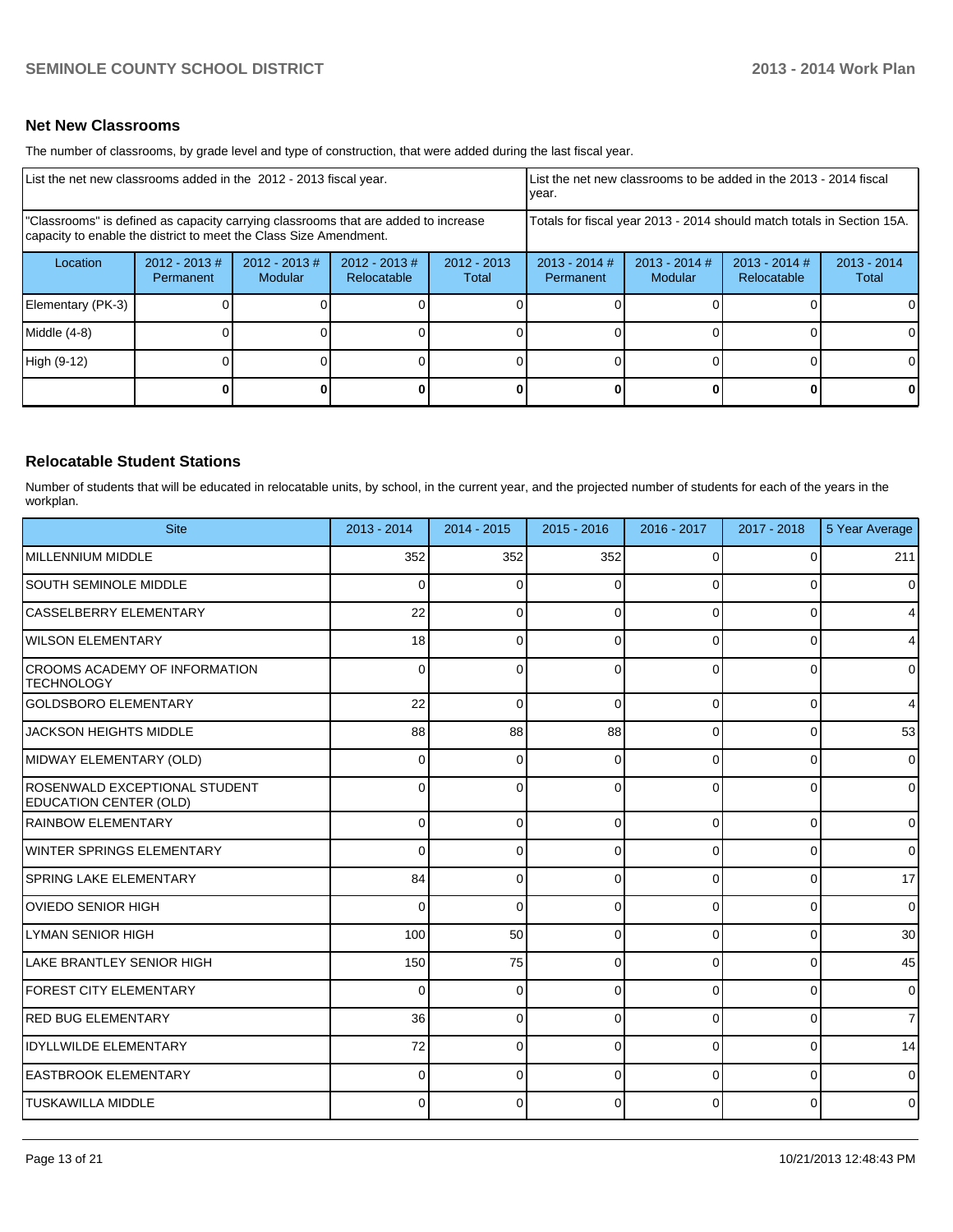| LAKE HOWELL SENIOR HIGH                               | $\Omega$ | 0           | 0           | $\Omega$       | 0           | $\overline{0}$ |
|-------------------------------------------------------|----------|-------------|-------------|----------------|-------------|----------------|
| <b>BENTLEY ELEMENTARY</b>                             | 0        | 0           | 0           | 0              | 0           | $\overline{0}$ |
| STERLING PARK ELEMENTARY                              | 0        | 0           | 0           | $\Omega$       | 0           | $\overline{0}$ |
| <b>ROCK LAKE MIDDLE</b>                               | 0        | 0           | 0           | $\Omega$       | 0           | $\overline{0}$ |
| <b>WEKIVA ELEMENTARY</b>                              | 0        | 0           | 0           | $\Omega$       | 0           | $\overline{0}$ |
| KEETH ELEMENTARY                                      | 88       | $\mathbf 0$ | 0           | $\Omega$       | 0           | 18             |
| <b>GREENWOOD LAKES MIDDLE</b>                         | 22       | 22          | 22          | $\Omega$       | $\mathbf 0$ | 13             |
| <b>STENSTROM ELEMENTARY</b>                           | 66       | 0           | 0           | $\Omega$       | 0           | 13             |
| <b>HEATHROW ELEMENTARY</b>                            | 110      | 0           | 0           | $\Omega$       | 0           | 22             |
| <b>PARTIN ELEMENTARY</b>                              | 0        | $\mathbf 0$ | 0           | $\Omega$       | $\mathbf 0$ | $\overline{0}$ |
| <b>INDIAN TRAILS MIDDLE</b>                           | 44       | 44          | 44          | $\Omega$       | 0           | 26             |
| HOPPER EXCEPTIONAL STUDENT EDUCATION<br><b>CENTER</b> | 0        | 0           | 0           | U              | 0           | $\overline{0}$ |
| <b>TEAGUE MIDDLE</b>                                  | 0        | 0           | 0           | $\overline{0}$ | 0           | $\overline{0}$ |
| WINTER SPRINGS SENIOR HIGH                            | 0        | 0           | 0           | $\overline{0}$ | 0           | $\overline{0}$ |
| HIGHLANDS ELEMENTARY                                  | 0        | 0           | 0           | $\overline{0}$ | 0           | $\overline{0}$ |
| <b>CARILLON ELEMENTARY</b>                            | 0        | 0           | 0           | $\overline{0}$ | 0           | $\overline{0}$ |
| <b>WICKLOW ELEMENTARY</b>                             | 66       | 0           | 0           | $\overline{0}$ | $\mathbf 0$ | 13             |
| <b>EVANS ELEMENTARY</b>                               | 22       | 0           | 0           | $\Omega$       | 0           | $\overline{4}$ |
| HAGERTY HIGH SCHOOL                                   | 0        | $\mathbf 0$ | 0           | $\Omega$       | 0           | $\overline{0}$ |
| <b>SEMINOLE SENIOR HIGH</b>                           | 525      | 275         | 275         | 275            | $\mathbf 0$ | 270            |
| MARKHAM WOODS MIDDLE                                  | 0        | 0           | 0           | $\overline{0}$ | $\mathbf 0$ | $\overline{0}$ |
| CHILES MIDDLE SCHOOL                                  | 0        | 0           | 0           | $\Omega$       | 0           | $\overline{0}$ |
| CRYSTAL LAKE ELEMENTARY                               | 0        | 0           | 0           | $\overline{0}$ | $\mathbf 0$ | $\overline{0}$ |
| LAYER ELEMENTARY SCHOOL                               | 0        | 0           | 0           | $\Omega$       | 0           | $\overline{0}$ |
| <b>WALKER ELEMENTARY SCHOOL</b>                       | 0        | 0           | 0           | 01             | $\mathbf 0$ | $\overline{0}$ |
| <b>HAMILTON ELEMENTARY</b>                            | 110      | 55          | 0           | $\overline{0}$ | $\mathbf 0$ | 33             |
| <b>BEAR LAKE ELEMENTARY</b>                           | 18       | $\mathbf 0$ | $\mathbf 0$ | $\overline{0}$ | $\mathbf 0$ | $\overline{4}$ |
| <b>ENGLISH ESTATES ELEMENTARY</b>                     | 22       | 0           | 0           | $\overline{0}$ | $\mathbf 0$ | $\overline{4}$ |
| <b>GENEVA ELEMENTARY</b>                              | 44       | $\mathbf 0$ | 0           | $\overline{0}$ | $\mathbf 0$ | $\overline{9}$ |
| LAKE MARY SENIOR HIGH                                 | 75       | 75          | 50          | $\overline{0}$ | $\mathbf 0$ | 40             |
| LAKE MARY ELEMENTARY                                  | $\Omega$ | 0           | 0           | $\overline{0}$ | $\mathbf 0$ | $\overline{0}$ |
| LONGWOOD ELEMENTARY                                   | $\Omega$ | 0           | 0           | $\overline{0}$ | $\mathbf 0$ | $\overline{0}$ |
| MILWEE MIDDLE                                         | 66       | 44          | 22          | $\overline{0}$ | $\mathbf 0$ | 26             |
| LAWTON ELEMENTARY                                     | $\Omega$ | 0           | 0           | $\overline{0}$ | $\mathbf 0$ | $\overline{0}$ |
| PINE CREST ELEMENTARY                                 | 176      | $\pmb{0}$   | 0           | $\overline{0}$ | $\pmb{0}$   | 35             |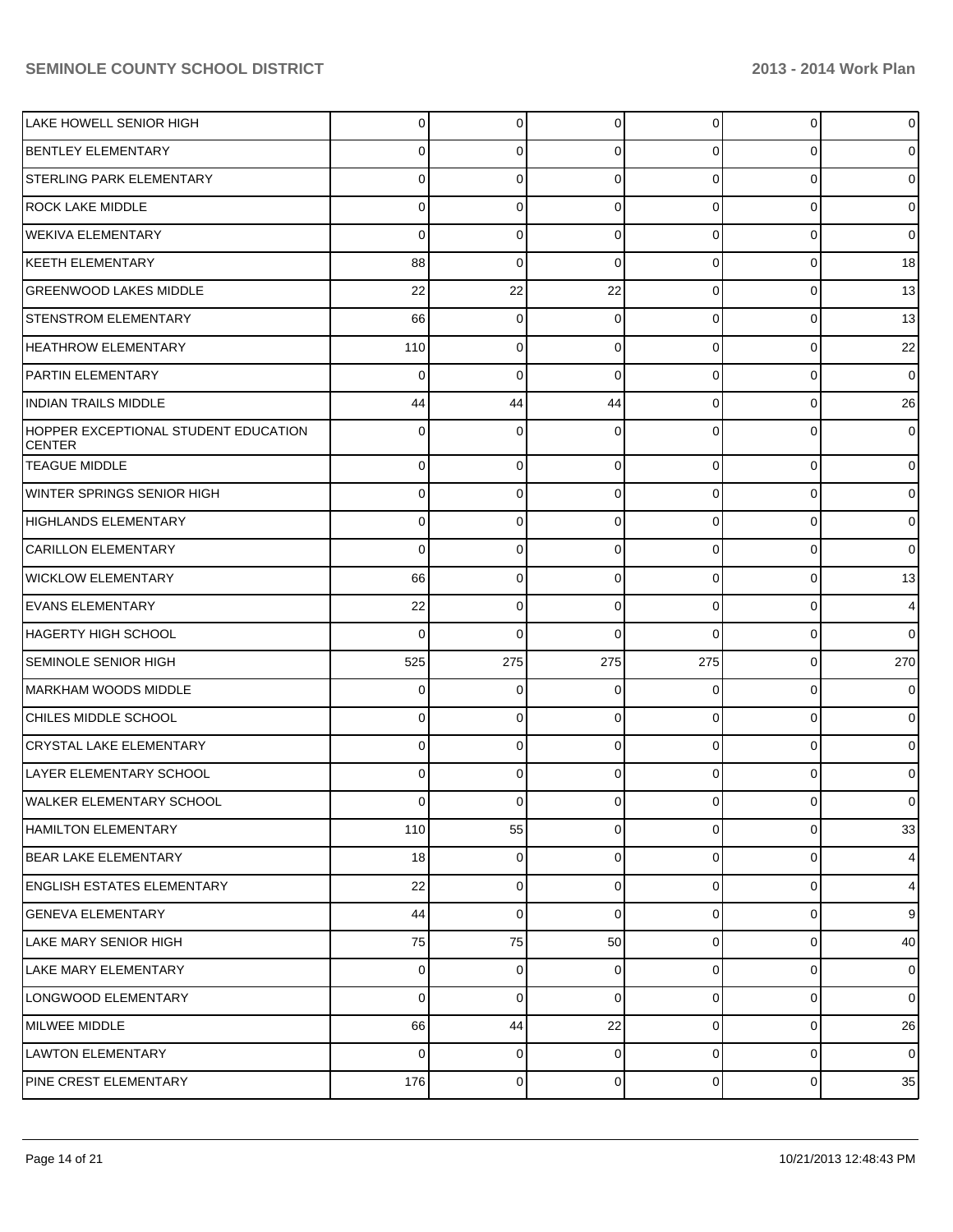### **SEMINOLE COUNTY SCHOOL DISTRICT 2013 - 2014 Work Plan**

| <b>SANFORD MIDDLE</b>         | 220 | 176 | 132 <sub>1</sub> |  | 106      |
|-------------------------------|-----|-----|------------------|--|----------|
| ALTAMONTE ELEMENTARY          |     |     |                  |  |          |
| <b>SABAL POINT ELEMENTARY</b> |     |     |                  |  |          |
| WOODLANDS ELEMENTARY          |     |     |                  |  |          |
| LAKE ORIENTA ELEMENTARY       | 18  |     |                  |  |          |
| MIDWAY ELEMENTARY (NEW)       |     |     |                  |  |          |
| JOURNEYS ACADEMY              |     |     |                  |  |          |
| <b>ENDEAVOR SCHOOL</b>        |     |     |                  |  | $\Omega$ |

| Totals for SEMINOLE COUNTY SCHOOL DISTRICT        |        |         |        |        |        |        |
|---------------------------------------------------|--------|---------|--------|--------|--------|--------|
| Total students in relocatables by year.           | 2,636  | ا 256.1 | 985    | 275    |        | 1.030  |
| Total number of COFTE students projected by year. | 62,080 | 61,716  | 60.880 | 60.657 | 60.361 | 61,139 |
| Percent in relocatables by year.                  | 4 %    | 2%      | 2%     | 0 % I  | 0 % l  | 2%     |

### **Leased Facilities Tracking**

Exising leased facilities and plans for the acquisition of leased facilities, including the number of classrooms and student stations, as reported in the educational plant survey, that are planned in that location at the end of the five year workplan.

| Location                         | # of Leased<br>Classrooms 2013 -<br>2014 | <b>FISH Student</b><br><b>Stations</b> | Owner    | # of Leased<br>Classrooms 2017 -<br>2018 | <b>FISH Student</b><br><b>Stations</b> |
|----------------------------------|------------------------------------------|----------------------------------------|----------|------------------------------------------|----------------------------------------|
| <b>LAKE BRANTLEY SENIOR HIGH</b> | Δ                                        |                                        | $100$ WS | $\Omega$                                 | $\overline{0}$                         |
| <b>WICKLOW ELEMENTARY</b>        | 0                                        |                                        | $0$ MS   | $\Omega$                                 | $\overline{0}$                         |
| <b>SANFORD MIDDLE</b>            |                                          |                                        | $44$ WS  | $\Omega$                                 | $\overline{0}$                         |
| <b>HAMILTON ELEMENTARY</b>       | $\Omega$                                 |                                        |          | $\Omega$                                 | $\overline{0}$                         |
| BEAR LAKE ELEMENTARY             | $\Omega$                                 | U                                      |          | $\Omega$                                 | $\overline{0}$                         |
| ENGLISH ESTATES ELEMENTARY       | $\Omega$                                 | ∩                                      |          | $\Omega$                                 | $\overline{0}$                         |
| <b>IGENEVA ELEMENTARY</b>        | $\Omega$                                 | U                                      |          | $\Omega$                                 | $\overline{0}$                         |
| <b>LAKE MARY SENIOR HIGH</b>     | $\Omega$                                 |                                        |          | $\Omega$                                 | $\overline{0}$                         |
| LAKE MARY ELEMENTARY             | $\Omega$                                 | U                                      |          | $\Omega$                                 | $\overline{0}$                         |
| LONGWOOD ELEMENTARY              | $\Omega$                                 | $\Omega$                               |          | $\Omega$                                 | $\overline{0}$                         |
| <b>I</b> MILWEE MIDDLE           | $\Omega$                                 | ∩                                      |          | $\Omega$                                 | $\overline{0}$                         |
| LAWTON ELEMENTARY                | $\Omega$                                 | ∩                                      |          | $\Omega$                                 | $\overline{0}$                         |
| <b>PINE CREST ELEMENTARY</b>     | $\Omega$                                 | ∩                                      |          | $\Omega$                                 | $\overline{0}$                         |
| ISEMINOLE SENIOR HIGH            | $\Omega$                                 | ∩                                      |          | $\Omega$                                 | $\overline{0}$                         |
| MILLENNIUM MIDDLE                | $\Omega$                                 | ∩                                      |          | $\Omega$                                 | $\overline{0}$                         |
| <b>ISOUTH SEMINOLE MIDDLE</b>    | $\Omega$                                 |                                        |          | $\Omega$                                 | $\overline{0}$                         |
| CASSELBERRY ELEMENTARY           | $\Omega$                                 | ∩                                      |          | $\Omega$                                 | $\overline{0}$                         |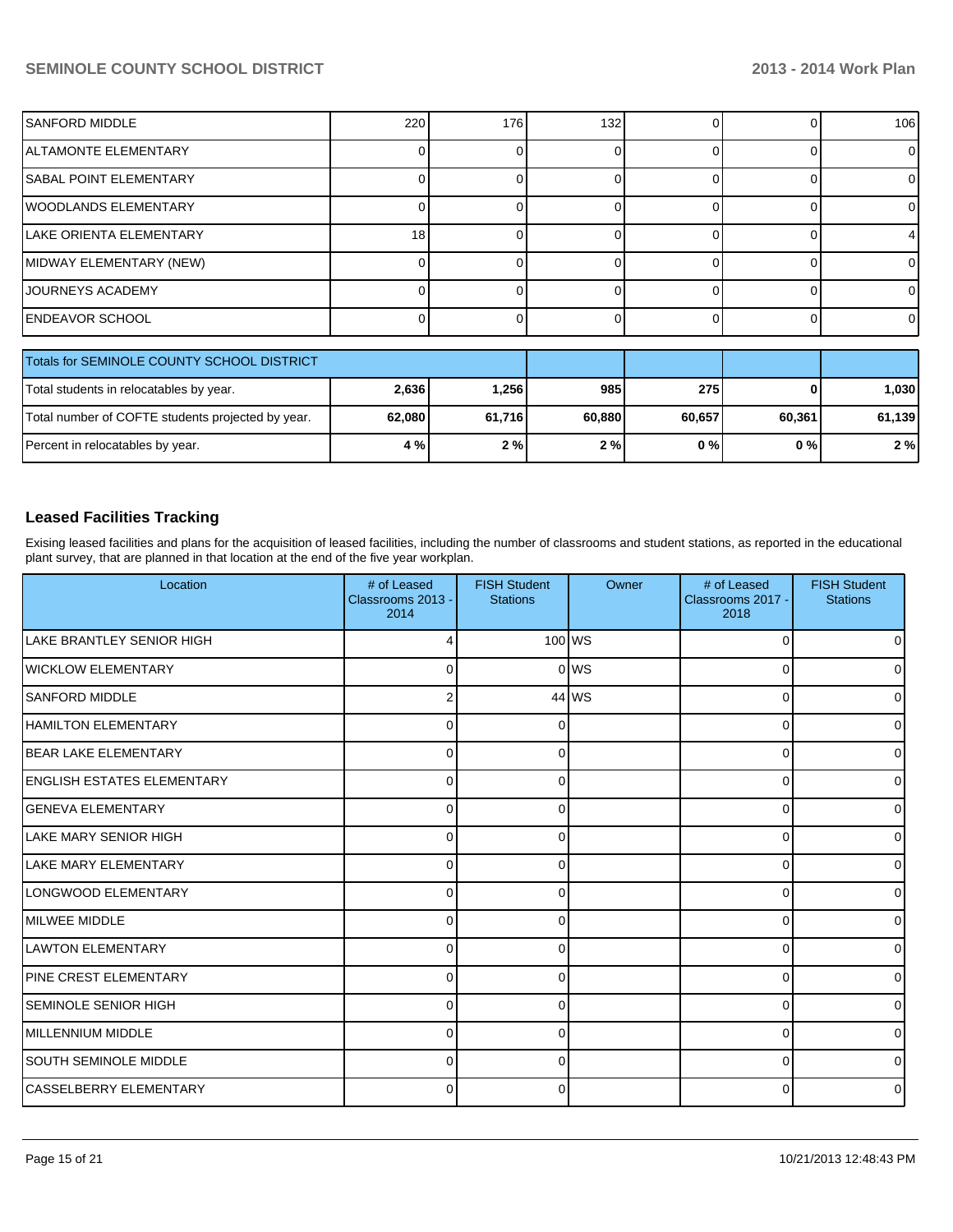### **SEMINOLE COUNTY SCHOOL DISTRICT 2013 - 2014 Work Plan**

| <b>WILSON ELEMENTARY</b>                                | $\Omega$       | $\Omega$       | 0        | $\overline{0}$ |
|---------------------------------------------------------|----------------|----------------|----------|----------------|
| CROOMS ACADEMY OF INFORMATION<br><b>TECHNOLOGY</b>      | 0              |                |          | $\overline{0}$ |
| <b>GOLDSBORO ELEMENTARY</b>                             | $\Omega$       | $\Omega$       | 0        | $\overline{0}$ |
| JACKSON HEIGHTS MIDDLE                                  | $\Omega$       | $\Omega$       | 0        | $\mathbf 0$    |
| MIDWAY ELEMENTARY (OLD)                                 | $\Omega$       | $\Omega$       | 0        | $\overline{0}$ |
| ROSENWALD EXCEPTIONAL STUDENT EDUCATION<br>CENTER (OLD) | $\Omega$       | $\Omega$       | C        | $\overline{0}$ |
| <b>RAINBOW ELEMENTARY</b>                               | $\overline{0}$ | $\Omega$       | 0        | $\mathbf 0$    |
| <b>WINTER SPRINGS ELEMENTARY</b>                        | 0              | $\Omega$       | 0        | $\overline{0}$ |
| SPRING LAKE ELEMENTARY                                  | 0              | $\Omega$       | 0        | $\overline{0}$ |
| OVIEDO SENIOR HIGH                                      | 0              | 0              | 0        | 0              |
| LYMAN SENIOR HIGH                                       | 0              | $\Omega$       | 0        | $\overline{0}$ |
| <b>FOREST CITY ELEMENTARY</b>                           | 0              | 0              | 0        | 0              |
| <b>RED BUG ELEMENTARY</b>                               | $\overline{0}$ | 0              | $\Omega$ | $\overline{0}$ |
| <b>IDYLLWILDE ELEMENTARY</b>                            | 0              | 0              | 0        | 0              |
| <b>EASTBROOK ELEMENTARY</b>                             | $\overline{0}$ | 0              | $\Omega$ | $\overline{0}$ |
| <b>TUSKAWILLA MIDDLE</b>                                | 0              | 0              | 0        | 0              |
| LAKE HOWELL SENIOR HIGH                                 | 0              | $\Omega$       | $\Omega$ | $\overline{0}$ |
| ALTAMONTE ELEMENTARY                                    | 0              | 0              | 0        | 0              |
| <b>SABAL POINT ELEMENTARY</b>                           | 0              | $\Omega$       | 0        | $\overline{0}$ |
| WOODLANDS ELEMENTARY                                    | 0              | 0              | 0        | 0              |
| LAKE ORIENTA ELEMENTARY                                 | 0              | $\Omega$       | 0        | $\overline{0}$ |
| STERLING PARK ELEMENTARY                                | $\Omega$       | 0              | 0        | 0              |
| <b>ROCK LAKE MIDDLE</b>                                 | $\Omega$       | $\Omega$       | C        | 0              |
| WEKIVA ELEMENTARY                                       | 0              | 0              |          | 0              |
| KEETH ELEMENTARY                                        | U              |                |          |                |
| GREENWOOD LAKES MIDDLE                                  | $\overline{0}$ | $\Omega$       | 0        | $\overline{0}$ |
| STENSTROM ELEMENTARY                                    | $\overline{0}$ | 0              | 0        | $\overline{0}$ |
| PARTIN ELEMENTARY                                       | $\overline{0}$ | $\mathbf 0$    | 0        | $\overline{0}$ |
| INDIAN TRAILS MIDDLE                                    | $\overline{0}$ | 0              | 0        | $\overline{0}$ |
| <b>TEAGUE MIDDLE</b>                                    | $\overline{0}$ | $\mathbf 0$    | 0        | $\overline{0}$ |
| WINTER SPRINGS SENIOR HIGH                              | $\overline{0}$ | 0              | 0        | $\overline{0}$ |
| HIGHLANDS ELEMENTARY                                    | $\overline{0}$ | $\mathbf 0$    | 0        | $\overline{0}$ |
| CARILLON ELEMENTARY                                     | $\overline{0}$ | 0              | 0        | $\overline{0}$ |
| <b>EVANS ELEMENTARY</b>                                 | $\overline{0}$ | $\mathbf 0$    | 0        | $\overline{0}$ |
| HAGERTY HIGH SCHOOL                                     | $\overline{0}$ | $\overline{0}$ | 0        | $\overline{0}$ |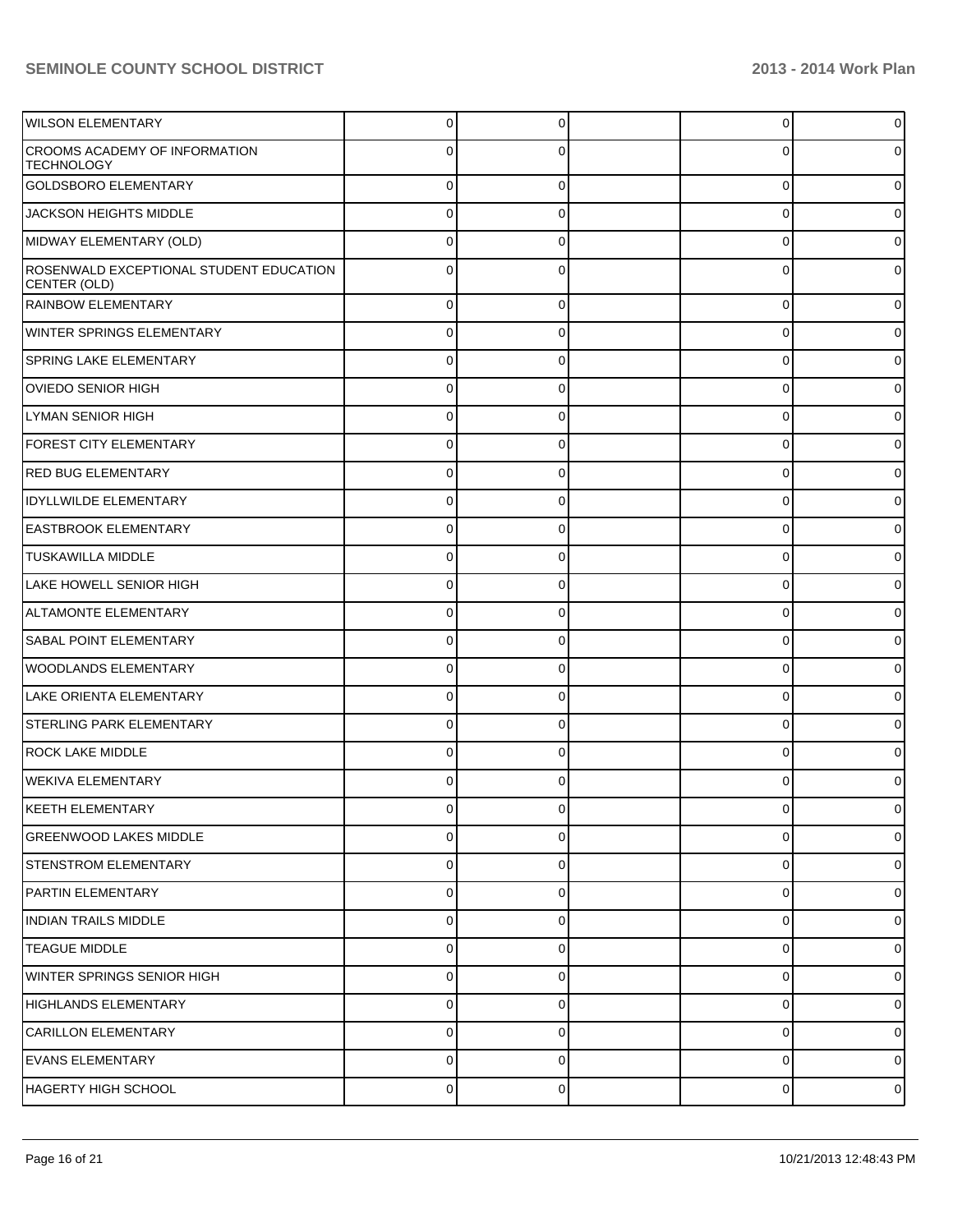### **SEMINOLE COUNTY SCHOOL DISTRICT 2013 - 2014 Work Plan**

| <b>IBENTLEY ELEMENTARY</b>                             |     |  | $\Omega$ |
|--------------------------------------------------------|-----|--|----------|
| LAYER ELEMENTARY SCHOOL                                |     |  | $\Omega$ |
| WALKER ELEMENTARY SCHOOL                               |     |  | $\Omega$ |
| IMARKHAM WOODS MIDDLE                                  |     |  | $\Omega$ |
| CHILES MIDDLE SCHOOL                                   |     |  | ΩI       |
| CRYSTAL LAKE ELEMENTARY                                |     |  | ΩI       |
| MIDWAY ELEMENTARY (NEW)                                |     |  | ΩI       |
| JOURNEYS ACADEMY                                       |     |  | 0        |
| <b>ENDEAVOR SCHOOL</b>                                 |     |  | 0        |
| <b>HEATHROW ELEMENTARY</b>                             |     |  | n.       |
| HOPPER EXCEPTIONAL STUDENT EDUCATION<br><b>ICENTER</b> |     |  | 0        |
|                                                        | 144 |  |          |

### **Failed Standard Relocatable Tracking**

Relocatable units currently reported by school, from FISH, and the number of relocatable units identified as 'Failed Standards'.

Nothing reported for this section.

## **Planning**

### **Class Size Reduction Planning**

**Plans approved by the school board that reduce the need for permanent student stations such as acceptable school capacity levels, redistricting, busing, year-round schools, charter schools, magnet schools, public-private partnerships, multitrack scheduling, grade level organization, block scheduling, or other alternatives.**

All schools are within permanent capacity levels of service for the next 5 year planning period.

#### **School Closure Planning**

**Plans for the closure of any school, including plans for disposition of the facility or usage of facility space, and anticipated revenues.**

Longwood Elementary School's operations was suspended by SCPS as a cost savings measure. Sufficient permanent capacity exists in the elementary school level to absorb the students that were attending Longwood Elementary. This property is partially leased by the City of Longwood and Bldg 8 & 9 is occupied by Seminole County Virtual Schools.

An unfunded line item has been placed in the 2013-14 capital budget called "Possible School Suspension of Operations - TBD" in order to accommodate closing any schools necessary for cost savings measures.

Hopper Center's operations were suspended and students were divided among Hopper Center @ Lake Orienta Elementary School and Endeavor School. Former Hopper Center is now occupied by Voluntary PreK and ESSS Administrative staff.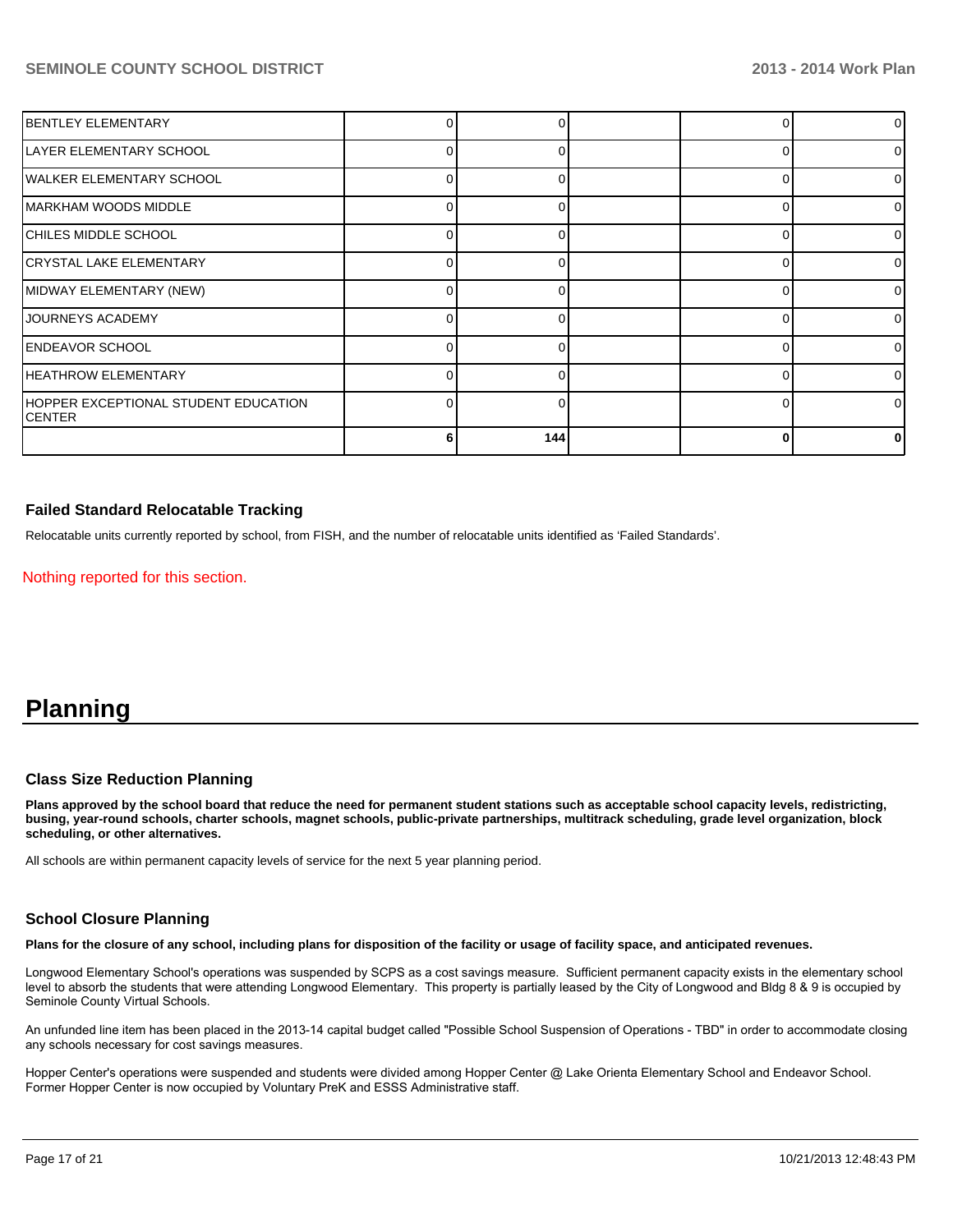Five Year Survey - Ten Year Capacity **10/21/2013** SEMINOLE COUNTY SCHOOL DISTRICT

**Schedule of capital outlay projects projected to ensure the availability of satisfactory student stations for the projected student enrollment in K - 12 programs for the future 5 years beyond the 5-year district facilities work program.**

No items meet the criteria.

Five Year Survey - Ten Year Infrastructure **10/21/2013** SEMINOLE COUNTY SCHOOL DISTRICT

**Proposed Location of Planned New, Remodeled, or New Additions to Facilities in 6 thru 10 out years (Section 28).**

Not Specified

**Plans for closure of any school, including plans for disposition of the facility or usage of facility space, and anticipated revenues in the 6 thru 10 out years (Section 29).**

Not Specified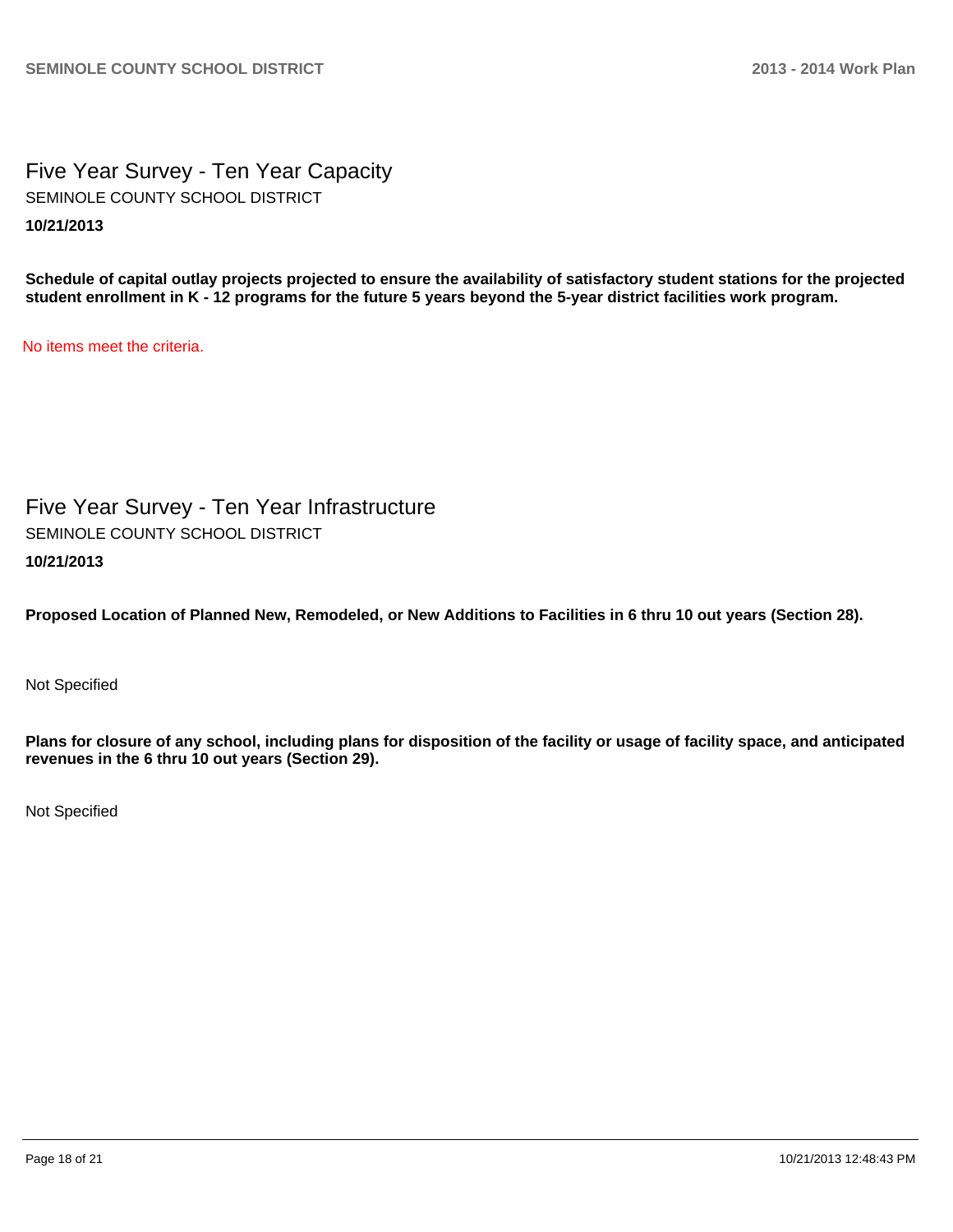Five Year Survey - Ten Year Maintenance **10/21/2013** SEMINOLE COUNTY SCHOOL DISTRICT

**District projects and locations regarding the projected need for major renovation, repair, and maintenance projects within the district in years 6 - 10 beyond the projects plans detailed in the five years covered by the work plan.**

No items match the criteria.

### Five Year Survey - Ten Year Utilization

SEMINOLE COUNTY SCHOOL DISTRICT

**10/21/2013**

**Schedule of planned capital outlay projects identifying the standard grade groupings, capacities, and planned utilization rates of future educational facilities of the district for both permanent and relocatable facilities.**

| <b>Grade Level</b><br>Projections | <b>FISH Student</b><br><b>Stations</b> | <b>Actual FISH</b><br>Capacity | Actual<br><b>COFTE</b> | Actual<br><b>Utilization</b> | Actual new<br><b>Student</b><br>Capacity to be<br>added/remove | Projected<br><b>COFTE</b> | Projected<br><b>Utilization</b> |
|-----------------------------------|----------------------------------------|--------------------------------|------------------------|------------------------------|----------------------------------------------------------------|---------------------------|---------------------------------|
| Elementary -<br>District Totals   | 37,538                                 | 37,538                         | 27,449.79              | 73.13 %                      |                                                                |                           | 0.00%                           |
| Middle - District<br>Totals       | 19,730                                 | 17,754                         | 15,001.79              | 84.50 %                      |                                                                |                           | 0.00%                           |
| High - District<br>Totals         | 27,059                                 | 25,567                         | 20,296.48              | 79.39 %                      |                                                                | $\Omega$                  | 0.00%                           |
| Other - ESE, etc                  | 940                                    | 304                            | 133.33                 | 43.86 %                      |                                                                |                           | 0.00%                           |
|                                   | 85,267                                 | 81,163                         | 62,881.39              | 77.48 %                      |                                                                |                           | 0.00%                           |

**Combination schools are included with the middle schools for student stations, capacity, COFTE and utilization purposes because these facilities all have a 90% utilization factor. Use this space to explain or define the grade groupings for combination schools.**

No comments to report.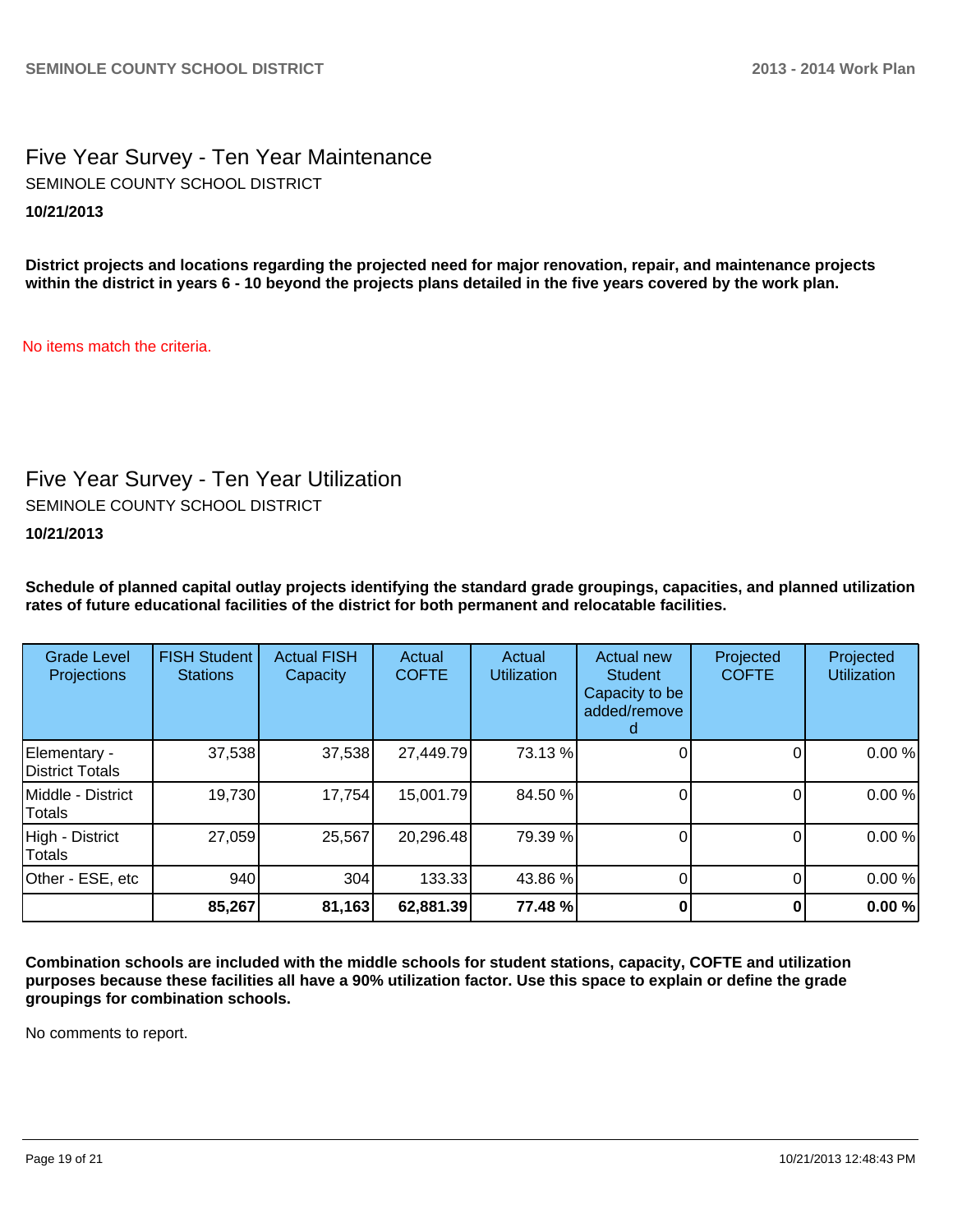Five Year Survey - Twenty Year Capacity **10/21/2013** SEMINOLE COUNTY SCHOOL DISTRICT

**Schedule of capital outlay projects projected to ensure the availability of satisfactory student stations for the projected student enrollment in K - 12 programs for the future 11 - 20 years beyond the 5-year district facilities work program.**

No items match the criteria.

Five Year Survey - Twenty Year Infrastructure SEMINOLE COUNTY SCHOOL DISTRICT

**10/21/2013**

**Proposed Location of Planned New, Remodeled, or New Additions to Facilities in the 11 through 20 out years (Section 28).**

Not Specified

**Plans for closure of any school, including plans for disposition of the facility or usage of facility space, and anticipated revenues in the 11 through 20 out years (Section 29).**

Not Specified